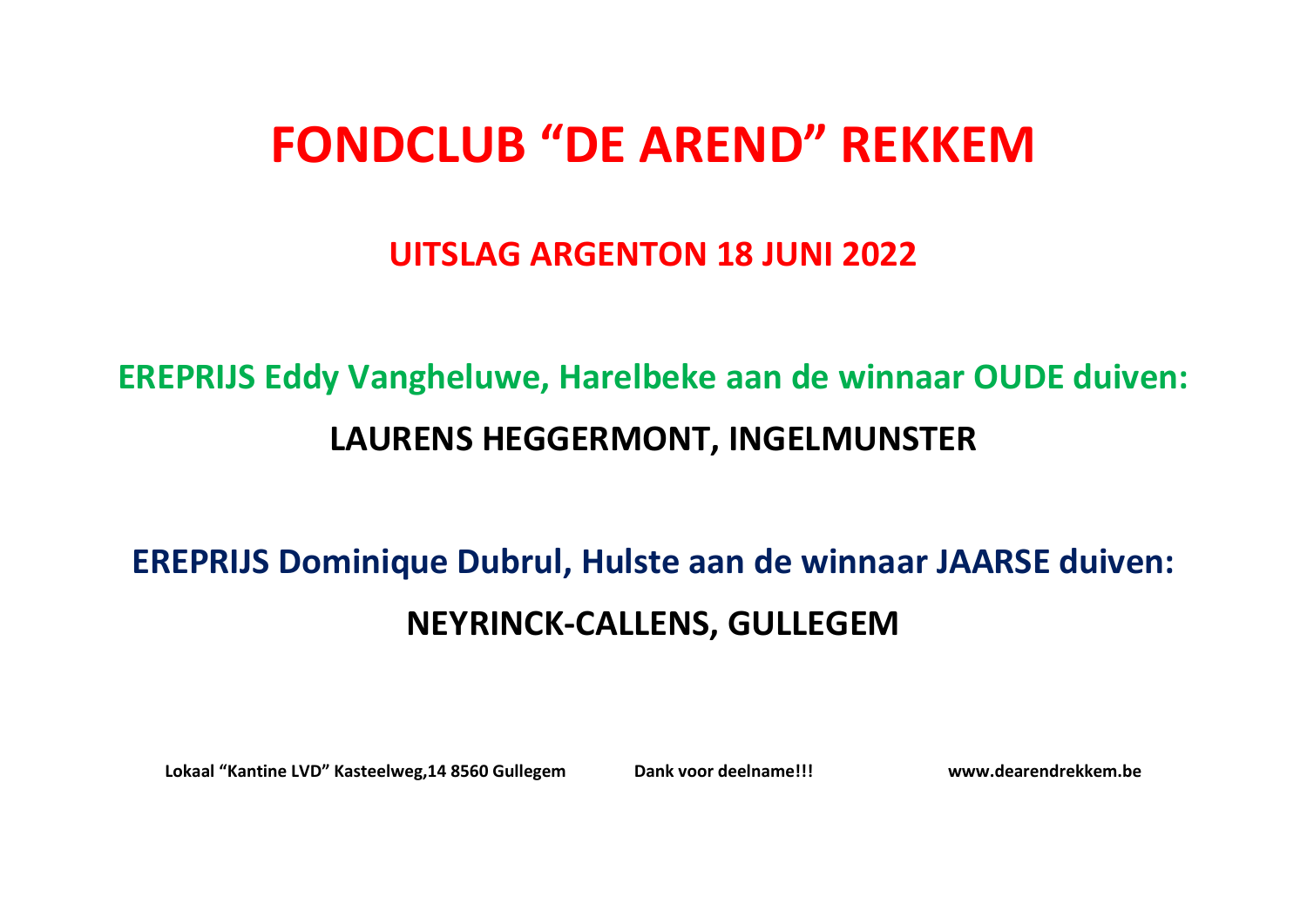| * REKKEM<br>284 OUDE<br>Basis: 520000<br>SB<br>500 1000 2000 5000 10000<br>$VI$ $IL2$<br><b>JOK</b><br><b>GPR</b><br><b>PRS</b><br><b>GBO</b><br><b>02S</b><br>10<br>20<br>30<br>200<br>300<br>KBO<br>A2S<br>A <sub>3</sub> S<br><b>03S</b><br>ERE<br>HFT TAN<br>40<br>50<br>100<br>37<br>268<br>140<br>180<br>20<br>32<br>118<br>23<br>28<br>31<br>44<br>61<br>56<br>176<br>173<br>136<br>69<br>6<br>0 MIEZEN<br>28<br>$\theta$<br>24 DIVERSEN<br>178<br>131<br>0<br>39<br>25<br>21<br>21<br>8<br>0<br>0 POELEN<br>* (C)2022w Data Technology Deerlijk<br>-39<br>0<br>$\mathbf{0}$<br>30<br>25<br>10<br>8<br>34<br>* 45 Deelnemers * klachten tot woensdag 22-06-22 0494632516<br>0 SPECIALE<br>LK AD ID AFSTAND RING<br>JR<br>MIEZ POEL SPEC<br>VI IL2 SB JOK GPR PRS GBO KBO A2S O2S A3S O3S ERE HFT TAN<br>TOT PL<br>PL NAAM<br><b>GEMEENTE</b><br>JUIST SNELHEID<br>the second contract of the second contract of the second second contract of the second second second second second second second second second second second second second second second second second second second second se<br>1 20 19 495266 BE3059902-20 12.58070 1276.0751 4.50<br>$-1.50$<br>$6.00$ 1<br>1 HEGGERMONT LAURENS<br><b>INGELMUNST</b><br>and a straightful and a straight and<br>$-1.50$<br>13.50<br>2 PLANCKAERT JOZEF<br><b>HARELBEKE</b><br>$1 \quad 2 \quad 2$<br>486970 BE3039125-20 12.52263 1273.3295<br>12.00<br>and the second contract of the second<br>$-1.50$ 7.50<br>39.00<br>3 DELBAERE ROGER<br><b>LENDELEDE</b><br>492826 BE3045429-20 12.58540 1267.2307 30.00<br>$1\quad5$<br>$-1.50$<br>1.50<br>4 VERSCHOOT JOEL<br>497738 BE4159009-20 13.04000 1263.2944<br><b>INGELMUNST</b><br>1 23 14<br>and the second contract of the second second the second second second second second second second second second second second second second second second second second second second second second second second second secon<br>$-1.50$<br>13.50<br>5 TEAM DEBO<br>490264 BE3014607-20 13.00430 1254.7814 12.00<br><b>VICHTE</b><br>and the state of the state of the<br>$-1.50$<br>6 LEFEVRE CHRISTIAAN<br><b>VICHTE</b><br>489476 BE3064002-20 13.00110 1254.4770<br>1.50<br>and a series of the series of the series of the series of the series of the series of the series of the series<br>1.50<br>7 BOURDEAUDHUI - BRACK WAREGEM<br>494811 BE3063323-20 13.09090 1239.6618<br>6.00<br>$110$<br>4.50<br>and the state of the state of the state of<br>$-1.50$ 7.50<br>21.00<br>8 MESSIAEN-VANHAUWAERT AVELGEM<br>111<br>484898 BE3032456-17 13.02427 1234.7430<br>12.00<br>9 BERTHOLET ALEXANDRE<br>Rekkem<br>477407 BE3063438-20 12.56560 1233.8224<br>18<br>261.00 10<br>1.50 7.5000.0028.0025.0010.0025.00 5.00<br>30.00 20.00<br>10 CLICQUE GINO<br>483211 BE3089060-19 13.06140 1219.5112<br>9.00<br><b>WEVELGEM</b><br>$110$<br>$3.75$ 11<br>11 WYBO MARC<br>1 <sup>3</sup><br>489430 BE3039171-20 13.12393 1215.5071<br>$-1.50$<br>HARELBEKE<br>2.25<br>$-25.00$<br>$-25.005.00$<br>79.75 12<br>12 VERSCHOOT JOEL<br>1235<br>2 BE3062350-20 13.20410 1211.9752<br>$-1.50$ 7.50<br><b>INGELMUNST</b><br>12.00<br>3.75<br>$-25.0050.00$<br>13 VERSCHOOT JOEL<br>1236<br>$-25.005.0025.00$<br>254.75 13<br><b>INGELMUNST</b><br>3 BE3035077-19 13.20490 1211.5818<br>3.75<br>$-1.50$ 7.50<br>12.00<br>$\sim$ $-$<br>$\blacksquare$<br>$-25.00$<br>$-1.50$ 7.50<br>52.00 14<br>14 HEGGERMONT LAURENS<br><b>INGELMUNST</b><br>1205<br>2 BE3076549-19 13.24570 1193.5559<br>18.00<br>$-15.00$<br>16.50 15<br>15 VERSCHOOT JOEL<br><b>INGELMUNST</b><br>1 23 11<br>4 BE4157142-20 13.28000 1190.7608<br>$-1.50$<br>and the second control of the second<br>$-1.50$<br>19.50 16<br>16 DECUYPERE THIBAUT<br>489852 BE3082047-18 13.21580 1189.0574<br>ANZEGEM IN<br>42<br>18.00<br>the second contract of the second contract of the second second contract of the second second second second second second second second second second second second second second second second second second second second se<br>$-1.50$<br>17 HEGGERMONT LAURENS<br><b>INGELMUNST</b><br>4.50<br>$6.00$ 17<br>1 20 13<br>3 BE3059816-20 13.28110 1184.3274<br>and the second contract of the second second<br>1.50<br>18 VANDEMAELE WILFRIED<br>1 22 21<br>488185 BE3087422-19 13.23000 1182.0460<br>$1.50$ 18<br><b>HEULE</b><br>$-1.50$ 7.50<br>27.00 19<br>19 DENYS ERIK<br>BEVEREN (L<br>1 <sub>3</sub><br>493339 BE3063095-20 13.28190 1179.3434<br>18.00<br>$-15.00$<br>$\Delta \phi = \Delta \phi$<br>21.00 20<br>$-1.50$<br>20 HEGGERMONT LAURENS<br><b>INGELMUNST</b><br>1207<br>4 BE3007411-17 13.31300 1175.0083<br>4.50<br>$-1.50$<br>and a state of the state<br>$1.50$ 21<br>21 MAROY GEERT<br><b>HEESTERT</b><br>484270 BE3095003-16 13.22260 1174.1776<br>$-25.005.00$<br>3.75<br>$-1.50$ 7.50<br>54.75 22<br>22 VERSCHOOT JOEL<br>12.00<br><b>INGELMUNST</b><br>1237<br>5 BE3035078-19 13.35560 1168.5819<br>$-15.00$<br>$\sim 10$<br>16.50 23<br>23 VERSCHOOT JOEL<br>1 23 18<br>$-1.50$<br>$\omega_{\rm{max}}$ and<br>$\sim 10^{-10}$ km $^{-1}$<br><b>INGELMUNST</b><br>6 BE4159005-20 13.38170 1162.1699<br>$-5.00$<br>18.00 20.00<br>and a straight and a<br>24 LEFEVRE CHRISTIAAN<br>181<br>9.00 1.50 7.50<br>61.00 24<br><b>VICHTE</b><br>2 BE3030740-17 13.35410 1149.8594<br>design and a state of the state of the<br>$-1.50$<br>$1.50$ 25<br>25 VERSCHOOT JOEL<br><b>INGELMUNST</b><br>1 23 23<br>7 BE4159052-20 13.43400 1147.7433<br>design and a state of the state of the state of the state of the state of the state of the state of the state of the state of the state of the state of the state of the state of the state of the state of the state of the s<br>26 TRUYAERT ANDRE<br><b>BELLEGEM</b><br>$-1.50$ 7.50<br>16.50 26<br>$1 \t4 \t3$<br>480968 BE3071425-18 13.30200 1144.2538<br>7.50<br>27 HUYS ERIK<br>481269 BE3072534-18 13.30410 1144.0173<br>$-1.50$<br>$1.50$ 27<br><b>BELLEGEM</b><br>- 3<br>$-1.50$ 7.50<br>27.00 28<br>28 HEGGERMONT LAURENS<br><b>INGELMUNST</b><br>1204<br>5 BE3007464-17 13.48070 1130.4432<br>18.00<br>29 VERHEYE RINO<br>AALBEKE<br>478888 BE3062042-20 13.33393 1130.3726<br>$-1.50$<br>$1.50$ 29<br>$1\quad5$<br>30 DECABOOTER LUC<br><b>HARELBEKE</b><br>487979 BE3061274-20 13.42480 1127.4931<br>1 <sub>3</sub><br>30<br>1.50<br>$-15.00$<br>31 VERSCHOOT JOEL<br>8 BE4159018-20 13.55200 1117.6751<br>16.50 31<br><b>INGELMUNST</b><br>1 23 17<br>$-1.50$ 7.50<br>32 DENIJS HENDRIK<br>ZWEVEGEM<br>$1\quad2$<br>485349 BE3013764-20 13.44170 1117.5861<br>21.00 32<br>12.00<br>24.00 1.50 7.5075.00<br>33 HEGGERMONT LAURENS<br><b>INGELMUNST</b><br>1201<br>6 BE3076558-19 13.55300 1111.7082<br>90.00 30.00<br>$-25.0010.0025.005.00$<br>$-10.00$<br>303.00 33<br>489588 BE3088221-19 13.56563 1095.4263<br>34 GRYMONPREZ PHILIP<br><b>KUURNE</b><br>$\overline{\phantom{a}}$<br>$-1.50$ 7.50<br>$-25.0010.0025.005.00$<br>104.00 34<br>30.00<br>35 DEBAERE JORIS<br>489577 BE3075111-20 13.57340 1093.8639<br>$-1.50$<br><b>HARELBEKE</b><br>2.25 35<br>$1 \quad 2 \quad 2$<br>0.75<br>$-1.50$<br>36 VERSCHOOT JOEL<br>1.50 36<br><b>INGELMUNST</b><br>1 23 15<br>9 BE4159012-20 14.05350 1092.5290<br>$-1.50$<br>7 BE3059867-20 14.14290 1066.2729 4.50<br>37 HEGGERMONT LAURENS<br><b>INGELMUNST</b><br>1 20 16<br>6.00 37<br>and the state of the state of |  | * DE AREND |  |  |  | <b>ARGENTON</b> |  | $18 - 06 - 22$ | $\star$ | Los : | 06.30 |  |  | P: | $S:0028$ * |  |  |  |  |
|-----------------------------------------------------------------------------------------------------------------------------------------------------------------------------------------------------------------------------------------------------------------------------------------------------------------------------------------------------------------------------------------------------------------------------------------------------------------------------------------------------------------------------------------------------------------------------------------------------------------------------------------------------------------------------------------------------------------------------------------------------------------------------------------------------------------------------------------------------------------------------------------------------------------------------------------------------------------------------------------------------------------------------------------------------------------------------------------------------------------------------------------------------------------------------------------------------------------------------------------------------------------------------------------------------------------------------------------------------------------------------------------------------------------------------------------------------------------------------------------------------------------------------------------------------------------------------------------------------------------------------------------------------------------------------------------------------------------------------------------------------------------------------------------------------------------------------------------------------------------------------------------------------------------------------------------------------------------------------------------------------------------------------------------------------------------------------------------------------------------------------------------------------------------------------------------------------------------------------------------------------------------------------------------------------------------------------------------------------------------------------------------------------------------------------------------------------------------------------------------------------------------------------------------------------------------------------------------------------------------------------------------------------------------------------------------------------------------------------------------------------------------------------------------------------------------------------------------------------------------------------------------------------------------------------------------------------------------------------------------------------------------------------------------------------------------------------------------------------------------------------------------------------------------------------------------------------------------------------------------------------------------------------------------------------------------------------------------------------------------------------------------------------------------------------------------------------------------------------------------------------------------------------------------------------------------------------------------------------------------------------------------------------------------------------------------------------------------------------------------------------------------------------------------------------------------------------------------------------------------------------------------------------------------------------------------------------------------------------------------------------------------------------------------------------------------------------------------------------------------------------------------------------------------------------------------------------------------------------------------------------------------------------------------------------------------------------------------------------------------------------------------------------------------------------------------------------------------------------------------------------------------------------------------------------------------------------------------------------------------------------------------------------------------------------------------------------------------------------------------------------------------------------------------------------------------------------------------------------------------------------------------------------------------------------------------------------------------------------------------------------------------------------------------------------------------------------------------------------------------------------------------------------------------------------------------------------------------------------------------------------------------------------------------------------------------------------------------------------------------------------------------------------------------------------------------------------------------------------------------------------------------------------------------------------------------------------------------------------------------------------------------------------------------------------------------------------------------------------------------------------------------------------------------------------------------------------------------------------------------------------------------------------------------------------------------------------------------------------------------------------------------------------------------------------------------------------------------------------------------------------------------------------------------------------------------------------------------------------------------------------------------------------------------------------------------------------------------------------------------------------------------------------------------------------------------------------------------------------------------------------------------------------------------------------------------------------------------------------------------------------------------------------------------------------------------------------------------------------------------------------------------------------------------------------------------------------------------------------------------------------------------------------------------------------------------------------------------------------------------------------------------------------------------------------------------------------------------------------------------------------------------------------------------------------------------------------------------------------------------------------------------------------------------------------------------------------------------------------------------|--|------------|--|--|--|-----------------|--|----------------|---------|-------|-------|--|--|----|------------|--|--|--|--|
|                                                                                                                                                                                                                                                                                                                                                                                                                                                                                                                                                                                                                                                                                                                                                                                                                                                                                                                                                                                                                                                                                                                                                                                                                                                                                                                                                                                                                                                                                                                                                                                                                                                                                                                                                                                                                                                                                                                                                                                                                                                                                                                                                                                                                                                                                                                                                                                                                                                                                                                                                                                                                                                                                                                                                                                                                                                                                                                                                                                                                                                                                                                                                                                                                                                                                                                                                                                                                                                                                                                                                                                                                                                                                                                                                                                                                                                                                                                                                                                                                                                                                                                                                                                                                                                                                                                                                                                                                                                                                                                                                                                                                                                                                                                                                                                                                                                                                                                                                                                                                                                                                                                                                                                                                                                                                                                                                                                                                                                                                                                                                                                                                                                                                                                                                                                                                                                                                                                                                                                                                                                                                                                                                                                                                                                                                                                                                                                                                                                                                                                                                                                                                                                                                                                                                                                                                                                                                                                                                                                                                                                                                                                                                                                                                                                                                                                                                                 |  |            |  |  |  |                 |  |                |         |       |       |  |  |    |            |  |  |  |  |
|                                                                                                                                                                                                                                                                                                                                                                                                                                                                                                                                                                                                                                                                                                                                                                                                                                                                                                                                                                                                                                                                                                                                                                                                                                                                                                                                                                                                                                                                                                                                                                                                                                                                                                                                                                                                                                                                                                                                                                                                                                                                                                                                                                                                                                                                                                                                                                                                                                                                                                                                                                                                                                                                                                                                                                                                                                                                                                                                                                                                                                                                                                                                                                                                                                                                                                                                                                                                                                                                                                                                                                                                                                                                                                                                                                                                                                                                                                                                                                                                                                                                                                                                                                                                                                                                                                                                                                                                                                                                                                                                                                                                                                                                                                                                                                                                                                                                                                                                                                                                                                                                                                                                                                                                                                                                                                                                                                                                                                                                                                                                                                                                                                                                                                                                                                                                                                                                                                                                                                                                                                                                                                                                                                                                                                                                                                                                                                                                                                                                                                                                                                                                                                                                                                                                                                                                                                                                                                                                                                                                                                                                                                                                                                                                                                                                                                                                                                 |  |            |  |  |  |                 |  |                |         |       |       |  |  |    |            |  |  |  |  |
|                                                                                                                                                                                                                                                                                                                                                                                                                                                                                                                                                                                                                                                                                                                                                                                                                                                                                                                                                                                                                                                                                                                                                                                                                                                                                                                                                                                                                                                                                                                                                                                                                                                                                                                                                                                                                                                                                                                                                                                                                                                                                                                                                                                                                                                                                                                                                                                                                                                                                                                                                                                                                                                                                                                                                                                                                                                                                                                                                                                                                                                                                                                                                                                                                                                                                                                                                                                                                                                                                                                                                                                                                                                                                                                                                                                                                                                                                                                                                                                                                                                                                                                                                                                                                                                                                                                                                                                                                                                                                                                                                                                                                                                                                                                                                                                                                                                                                                                                                                                                                                                                                                                                                                                                                                                                                                                                                                                                                                                                                                                                                                                                                                                                                                                                                                                                                                                                                                                                                                                                                                                                                                                                                                                                                                                                                                                                                                                                                                                                                                                                                                                                                                                                                                                                                                                                                                                                                                                                                                                                                                                                                                                                                                                                                                                                                                                                                                 |  |            |  |  |  |                 |  |                |         |       |       |  |  |    |            |  |  |  |  |
|                                                                                                                                                                                                                                                                                                                                                                                                                                                                                                                                                                                                                                                                                                                                                                                                                                                                                                                                                                                                                                                                                                                                                                                                                                                                                                                                                                                                                                                                                                                                                                                                                                                                                                                                                                                                                                                                                                                                                                                                                                                                                                                                                                                                                                                                                                                                                                                                                                                                                                                                                                                                                                                                                                                                                                                                                                                                                                                                                                                                                                                                                                                                                                                                                                                                                                                                                                                                                                                                                                                                                                                                                                                                                                                                                                                                                                                                                                                                                                                                                                                                                                                                                                                                                                                                                                                                                                                                                                                                                                                                                                                                                                                                                                                                                                                                                                                                                                                                                                                                                                                                                                                                                                                                                                                                                                                                                                                                                                                                                                                                                                                                                                                                                                                                                                                                                                                                                                                                                                                                                                                                                                                                                                                                                                                                                                                                                                                                                                                                                                                                                                                                                                                                                                                                                                                                                                                                                                                                                                                                                                                                                                                                                                                                                                                                                                                                                                 |  |            |  |  |  |                 |  |                |         |       |       |  |  |    |            |  |  |  |  |
|                                                                                                                                                                                                                                                                                                                                                                                                                                                                                                                                                                                                                                                                                                                                                                                                                                                                                                                                                                                                                                                                                                                                                                                                                                                                                                                                                                                                                                                                                                                                                                                                                                                                                                                                                                                                                                                                                                                                                                                                                                                                                                                                                                                                                                                                                                                                                                                                                                                                                                                                                                                                                                                                                                                                                                                                                                                                                                                                                                                                                                                                                                                                                                                                                                                                                                                                                                                                                                                                                                                                                                                                                                                                                                                                                                                                                                                                                                                                                                                                                                                                                                                                                                                                                                                                                                                                                                                                                                                                                                                                                                                                                                                                                                                                                                                                                                                                                                                                                                                                                                                                                                                                                                                                                                                                                                                                                                                                                                                                                                                                                                                                                                                                                                                                                                                                                                                                                                                                                                                                                                                                                                                                                                                                                                                                                                                                                                                                                                                                                                                                                                                                                                                                                                                                                                                                                                                                                                                                                                                                                                                                                                                                                                                                                                                                                                                                                                 |  |            |  |  |  |                 |  |                |         |       |       |  |  |    |            |  |  |  |  |
|                                                                                                                                                                                                                                                                                                                                                                                                                                                                                                                                                                                                                                                                                                                                                                                                                                                                                                                                                                                                                                                                                                                                                                                                                                                                                                                                                                                                                                                                                                                                                                                                                                                                                                                                                                                                                                                                                                                                                                                                                                                                                                                                                                                                                                                                                                                                                                                                                                                                                                                                                                                                                                                                                                                                                                                                                                                                                                                                                                                                                                                                                                                                                                                                                                                                                                                                                                                                                                                                                                                                                                                                                                                                                                                                                                                                                                                                                                                                                                                                                                                                                                                                                                                                                                                                                                                                                                                                                                                                                                                                                                                                                                                                                                                                                                                                                                                                                                                                                                                                                                                                                                                                                                                                                                                                                                                                                                                                                                                                                                                                                                                                                                                                                                                                                                                                                                                                                                                                                                                                                                                                                                                                                                                                                                                                                                                                                                                                                                                                                                                                                                                                                                                                                                                                                                                                                                                                                                                                                                                                                                                                                                                                                                                                                                                                                                                                                                 |  |            |  |  |  |                 |  |                |         |       |       |  |  |    |            |  |  |  |  |
|                                                                                                                                                                                                                                                                                                                                                                                                                                                                                                                                                                                                                                                                                                                                                                                                                                                                                                                                                                                                                                                                                                                                                                                                                                                                                                                                                                                                                                                                                                                                                                                                                                                                                                                                                                                                                                                                                                                                                                                                                                                                                                                                                                                                                                                                                                                                                                                                                                                                                                                                                                                                                                                                                                                                                                                                                                                                                                                                                                                                                                                                                                                                                                                                                                                                                                                                                                                                                                                                                                                                                                                                                                                                                                                                                                                                                                                                                                                                                                                                                                                                                                                                                                                                                                                                                                                                                                                                                                                                                                                                                                                                                                                                                                                                                                                                                                                                                                                                                                                                                                                                                                                                                                                                                                                                                                                                                                                                                                                                                                                                                                                                                                                                                                                                                                                                                                                                                                                                                                                                                                                                                                                                                                                                                                                                                                                                                                                                                                                                                                                                                                                                                                                                                                                                                                                                                                                                                                                                                                                                                                                                                                                                                                                                                                                                                                                                                                 |  |            |  |  |  |                 |  |                |         |       |       |  |  |    |            |  |  |  |  |
|                                                                                                                                                                                                                                                                                                                                                                                                                                                                                                                                                                                                                                                                                                                                                                                                                                                                                                                                                                                                                                                                                                                                                                                                                                                                                                                                                                                                                                                                                                                                                                                                                                                                                                                                                                                                                                                                                                                                                                                                                                                                                                                                                                                                                                                                                                                                                                                                                                                                                                                                                                                                                                                                                                                                                                                                                                                                                                                                                                                                                                                                                                                                                                                                                                                                                                                                                                                                                                                                                                                                                                                                                                                                                                                                                                                                                                                                                                                                                                                                                                                                                                                                                                                                                                                                                                                                                                                                                                                                                                                                                                                                                                                                                                                                                                                                                                                                                                                                                                                                                                                                                                                                                                                                                                                                                                                                                                                                                                                                                                                                                                                                                                                                                                                                                                                                                                                                                                                                                                                                                                                                                                                                                                                                                                                                                                                                                                                                                                                                                                                                                                                                                                                                                                                                                                                                                                                                                                                                                                                                                                                                                                                                                                                                                                                                                                                                                                 |  |            |  |  |  |                 |  |                |         |       |       |  |  |    |            |  |  |  |  |
|                                                                                                                                                                                                                                                                                                                                                                                                                                                                                                                                                                                                                                                                                                                                                                                                                                                                                                                                                                                                                                                                                                                                                                                                                                                                                                                                                                                                                                                                                                                                                                                                                                                                                                                                                                                                                                                                                                                                                                                                                                                                                                                                                                                                                                                                                                                                                                                                                                                                                                                                                                                                                                                                                                                                                                                                                                                                                                                                                                                                                                                                                                                                                                                                                                                                                                                                                                                                                                                                                                                                                                                                                                                                                                                                                                                                                                                                                                                                                                                                                                                                                                                                                                                                                                                                                                                                                                                                                                                                                                                                                                                                                                                                                                                                                                                                                                                                                                                                                                                                                                                                                                                                                                                                                                                                                                                                                                                                                                                                                                                                                                                                                                                                                                                                                                                                                                                                                                                                                                                                                                                                                                                                                                                                                                                                                                                                                                                                                                                                                                                                                                                                                                                                                                                                                                                                                                                                                                                                                                                                                                                                                                                                                                                                                                                                                                                                                                 |  |            |  |  |  |                 |  |                |         |       |       |  |  |    |            |  |  |  |  |
|                                                                                                                                                                                                                                                                                                                                                                                                                                                                                                                                                                                                                                                                                                                                                                                                                                                                                                                                                                                                                                                                                                                                                                                                                                                                                                                                                                                                                                                                                                                                                                                                                                                                                                                                                                                                                                                                                                                                                                                                                                                                                                                                                                                                                                                                                                                                                                                                                                                                                                                                                                                                                                                                                                                                                                                                                                                                                                                                                                                                                                                                                                                                                                                                                                                                                                                                                                                                                                                                                                                                                                                                                                                                                                                                                                                                                                                                                                                                                                                                                                                                                                                                                                                                                                                                                                                                                                                                                                                                                                                                                                                                                                                                                                                                                                                                                                                                                                                                                                                                                                                                                                                                                                                                                                                                                                                                                                                                                                                                                                                                                                                                                                                                                                                                                                                                                                                                                                                                                                                                                                                                                                                                                                                                                                                                                                                                                                                                                                                                                                                                                                                                                                                                                                                                                                                                                                                                                                                                                                                                                                                                                                                                                                                                                                                                                                                                                                 |  |            |  |  |  |                 |  |                |         |       |       |  |  |    |            |  |  |  |  |
|                                                                                                                                                                                                                                                                                                                                                                                                                                                                                                                                                                                                                                                                                                                                                                                                                                                                                                                                                                                                                                                                                                                                                                                                                                                                                                                                                                                                                                                                                                                                                                                                                                                                                                                                                                                                                                                                                                                                                                                                                                                                                                                                                                                                                                                                                                                                                                                                                                                                                                                                                                                                                                                                                                                                                                                                                                                                                                                                                                                                                                                                                                                                                                                                                                                                                                                                                                                                                                                                                                                                                                                                                                                                                                                                                                                                                                                                                                                                                                                                                                                                                                                                                                                                                                                                                                                                                                                                                                                                                                                                                                                                                                                                                                                                                                                                                                                                                                                                                                                                                                                                                                                                                                                                                                                                                                                                                                                                                                                                                                                                                                                                                                                                                                                                                                                                                                                                                                                                                                                                                                                                                                                                                                                                                                                                                                                                                                                                                                                                                                                                                                                                                                                                                                                                                                                                                                                                                                                                                                                                                                                                                                                                                                                                                                                                                                                                                                 |  |            |  |  |  |                 |  |                |         |       |       |  |  |    |            |  |  |  |  |
|                                                                                                                                                                                                                                                                                                                                                                                                                                                                                                                                                                                                                                                                                                                                                                                                                                                                                                                                                                                                                                                                                                                                                                                                                                                                                                                                                                                                                                                                                                                                                                                                                                                                                                                                                                                                                                                                                                                                                                                                                                                                                                                                                                                                                                                                                                                                                                                                                                                                                                                                                                                                                                                                                                                                                                                                                                                                                                                                                                                                                                                                                                                                                                                                                                                                                                                                                                                                                                                                                                                                                                                                                                                                                                                                                                                                                                                                                                                                                                                                                                                                                                                                                                                                                                                                                                                                                                                                                                                                                                                                                                                                                                                                                                                                                                                                                                                                                                                                                                                                                                                                                                                                                                                                                                                                                                                                                                                                                                                                                                                                                                                                                                                                                                                                                                                                                                                                                                                                                                                                                                                                                                                                                                                                                                                                                                                                                                                                                                                                                                                                                                                                                                                                                                                                                                                                                                                                                                                                                                                                                                                                                                                                                                                                                                                                                                                                                                 |  |            |  |  |  |                 |  |                |         |       |       |  |  |    |            |  |  |  |  |
|                                                                                                                                                                                                                                                                                                                                                                                                                                                                                                                                                                                                                                                                                                                                                                                                                                                                                                                                                                                                                                                                                                                                                                                                                                                                                                                                                                                                                                                                                                                                                                                                                                                                                                                                                                                                                                                                                                                                                                                                                                                                                                                                                                                                                                                                                                                                                                                                                                                                                                                                                                                                                                                                                                                                                                                                                                                                                                                                                                                                                                                                                                                                                                                                                                                                                                                                                                                                                                                                                                                                                                                                                                                                                                                                                                                                                                                                                                                                                                                                                                                                                                                                                                                                                                                                                                                                                                                                                                                                                                                                                                                                                                                                                                                                                                                                                                                                                                                                                                                                                                                                                                                                                                                                                                                                                                                                                                                                                                                                                                                                                                                                                                                                                                                                                                                                                                                                                                                                                                                                                                                                                                                                                                                                                                                                                                                                                                                                                                                                                                                                                                                                                                                                                                                                                                                                                                                                                                                                                                                                                                                                                                                                                                                                                                                                                                                                                                 |  |            |  |  |  |                 |  |                |         |       |       |  |  |    |            |  |  |  |  |
|                                                                                                                                                                                                                                                                                                                                                                                                                                                                                                                                                                                                                                                                                                                                                                                                                                                                                                                                                                                                                                                                                                                                                                                                                                                                                                                                                                                                                                                                                                                                                                                                                                                                                                                                                                                                                                                                                                                                                                                                                                                                                                                                                                                                                                                                                                                                                                                                                                                                                                                                                                                                                                                                                                                                                                                                                                                                                                                                                                                                                                                                                                                                                                                                                                                                                                                                                                                                                                                                                                                                                                                                                                                                                                                                                                                                                                                                                                                                                                                                                                                                                                                                                                                                                                                                                                                                                                                                                                                                                                                                                                                                                                                                                                                                                                                                                                                                                                                                                                                                                                                                                                                                                                                                                                                                                                                                                                                                                                                                                                                                                                                                                                                                                                                                                                                                                                                                                                                                                                                                                                                                                                                                                                                                                                                                                                                                                                                                                                                                                                                                                                                                                                                                                                                                                                                                                                                                                                                                                                                                                                                                                                                                                                                                                                                                                                                                                                 |  |            |  |  |  |                 |  |                |         |       |       |  |  |    |            |  |  |  |  |
|                                                                                                                                                                                                                                                                                                                                                                                                                                                                                                                                                                                                                                                                                                                                                                                                                                                                                                                                                                                                                                                                                                                                                                                                                                                                                                                                                                                                                                                                                                                                                                                                                                                                                                                                                                                                                                                                                                                                                                                                                                                                                                                                                                                                                                                                                                                                                                                                                                                                                                                                                                                                                                                                                                                                                                                                                                                                                                                                                                                                                                                                                                                                                                                                                                                                                                                                                                                                                                                                                                                                                                                                                                                                                                                                                                                                                                                                                                                                                                                                                                                                                                                                                                                                                                                                                                                                                                                                                                                                                                                                                                                                                                                                                                                                                                                                                                                                                                                                                                                                                                                                                                                                                                                                                                                                                                                                                                                                                                                                                                                                                                                                                                                                                                                                                                                                                                                                                                                                                                                                                                                                                                                                                                                                                                                                                                                                                                                                                                                                                                                                                                                                                                                                                                                                                                                                                                                                                                                                                                                                                                                                                                                                                                                                                                                                                                                                                                 |  |            |  |  |  |                 |  |                |         |       |       |  |  |    |            |  |  |  |  |
|                                                                                                                                                                                                                                                                                                                                                                                                                                                                                                                                                                                                                                                                                                                                                                                                                                                                                                                                                                                                                                                                                                                                                                                                                                                                                                                                                                                                                                                                                                                                                                                                                                                                                                                                                                                                                                                                                                                                                                                                                                                                                                                                                                                                                                                                                                                                                                                                                                                                                                                                                                                                                                                                                                                                                                                                                                                                                                                                                                                                                                                                                                                                                                                                                                                                                                                                                                                                                                                                                                                                                                                                                                                                                                                                                                                                                                                                                                                                                                                                                                                                                                                                                                                                                                                                                                                                                                                                                                                                                                                                                                                                                                                                                                                                                                                                                                                                                                                                                                                                                                                                                                                                                                                                                                                                                                                                                                                                                                                                                                                                                                                                                                                                                                                                                                                                                                                                                                                                                                                                                                                                                                                                                                                                                                                                                                                                                                                                                                                                                                                                                                                                                                                                                                                                                                                                                                                                                                                                                                                                                                                                                                                                                                                                                                                                                                                                                                 |  |            |  |  |  |                 |  |                |         |       |       |  |  |    |            |  |  |  |  |
|                                                                                                                                                                                                                                                                                                                                                                                                                                                                                                                                                                                                                                                                                                                                                                                                                                                                                                                                                                                                                                                                                                                                                                                                                                                                                                                                                                                                                                                                                                                                                                                                                                                                                                                                                                                                                                                                                                                                                                                                                                                                                                                                                                                                                                                                                                                                                                                                                                                                                                                                                                                                                                                                                                                                                                                                                                                                                                                                                                                                                                                                                                                                                                                                                                                                                                                                                                                                                                                                                                                                                                                                                                                                                                                                                                                                                                                                                                                                                                                                                                                                                                                                                                                                                                                                                                                                                                                                                                                                                                                                                                                                                                                                                                                                                                                                                                                                                                                                                                                                                                                                                                                                                                                                                                                                                                                                                                                                                                                                                                                                                                                                                                                                                                                                                                                                                                                                                                                                                                                                                                                                                                                                                                                                                                                                                                                                                                                                                                                                                                                                                                                                                                                                                                                                                                                                                                                                                                                                                                                                                                                                                                                                                                                                                                                                                                                                                                 |  |            |  |  |  |                 |  |                |         |       |       |  |  |    |            |  |  |  |  |
|                                                                                                                                                                                                                                                                                                                                                                                                                                                                                                                                                                                                                                                                                                                                                                                                                                                                                                                                                                                                                                                                                                                                                                                                                                                                                                                                                                                                                                                                                                                                                                                                                                                                                                                                                                                                                                                                                                                                                                                                                                                                                                                                                                                                                                                                                                                                                                                                                                                                                                                                                                                                                                                                                                                                                                                                                                                                                                                                                                                                                                                                                                                                                                                                                                                                                                                                                                                                                                                                                                                                                                                                                                                                                                                                                                                                                                                                                                                                                                                                                                                                                                                                                                                                                                                                                                                                                                                                                                                                                                                                                                                                                                                                                                                                                                                                                                                                                                                                                                                                                                                                                                                                                                                                                                                                                                                                                                                                                                                                                                                                                                                                                                                                                                                                                                                                                                                                                                                                                                                                                                                                                                                                                                                                                                                                                                                                                                                                                                                                                                                                                                                                                                                                                                                                                                                                                                                                                                                                                                                                                                                                                                                                                                                                                                                                                                                                                                 |  |            |  |  |  |                 |  |                |         |       |       |  |  |    |            |  |  |  |  |
|                                                                                                                                                                                                                                                                                                                                                                                                                                                                                                                                                                                                                                                                                                                                                                                                                                                                                                                                                                                                                                                                                                                                                                                                                                                                                                                                                                                                                                                                                                                                                                                                                                                                                                                                                                                                                                                                                                                                                                                                                                                                                                                                                                                                                                                                                                                                                                                                                                                                                                                                                                                                                                                                                                                                                                                                                                                                                                                                                                                                                                                                                                                                                                                                                                                                                                                                                                                                                                                                                                                                                                                                                                                                                                                                                                                                                                                                                                                                                                                                                                                                                                                                                                                                                                                                                                                                                                                                                                                                                                                                                                                                                                                                                                                                                                                                                                                                                                                                                                                                                                                                                                                                                                                                                                                                                                                                                                                                                                                                                                                                                                                                                                                                                                                                                                                                                                                                                                                                                                                                                                                                                                                                                                                                                                                                                                                                                                                                                                                                                                                                                                                                                                                                                                                                                                                                                                                                                                                                                                                                                                                                                                                                                                                                                                                                                                                                                                 |  |            |  |  |  |                 |  |                |         |       |       |  |  |    |            |  |  |  |  |
|                                                                                                                                                                                                                                                                                                                                                                                                                                                                                                                                                                                                                                                                                                                                                                                                                                                                                                                                                                                                                                                                                                                                                                                                                                                                                                                                                                                                                                                                                                                                                                                                                                                                                                                                                                                                                                                                                                                                                                                                                                                                                                                                                                                                                                                                                                                                                                                                                                                                                                                                                                                                                                                                                                                                                                                                                                                                                                                                                                                                                                                                                                                                                                                                                                                                                                                                                                                                                                                                                                                                                                                                                                                                                                                                                                                                                                                                                                                                                                                                                                                                                                                                                                                                                                                                                                                                                                                                                                                                                                                                                                                                                                                                                                                                                                                                                                                                                                                                                                                                                                                                                                                                                                                                                                                                                                                                                                                                                                                                                                                                                                                                                                                                                                                                                                                                                                                                                                                                                                                                                                                                                                                                                                                                                                                                                                                                                                                                                                                                                                                                                                                                                                                                                                                                                                                                                                                                                                                                                                                                                                                                                                                                                                                                                                                                                                                                                                 |  |            |  |  |  |                 |  |                |         |       |       |  |  |    |            |  |  |  |  |
|                                                                                                                                                                                                                                                                                                                                                                                                                                                                                                                                                                                                                                                                                                                                                                                                                                                                                                                                                                                                                                                                                                                                                                                                                                                                                                                                                                                                                                                                                                                                                                                                                                                                                                                                                                                                                                                                                                                                                                                                                                                                                                                                                                                                                                                                                                                                                                                                                                                                                                                                                                                                                                                                                                                                                                                                                                                                                                                                                                                                                                                                                                                                                                                                                                                                                                                                                                                                                                                                                                                                                                                                                                                                                                                                                                                                                                                                                                                                                                                                                                                                                                                                                                                                                                                                                                                                                                                                                                                                                                                                                                                                                                                                                                                                                                                                                                                                                                                                                                                                                                                                                                                                                                                                                                                                                                                                                                                                                                                                                                                                                                                                                                                                                                                                                                                                                                                                                                                                                                                                                                                                                                                                                                                                                                                                                                                                                                                                                                                                                                                                                                                                                                                                                                                                                                                                                                                                                                                                                                                                                                                                                                                                                                                                                                                                                                                                                                 |  |            |  |  |  |                 |  |                |         |       |       |  |  |    |            |  |  |  |  |
|                                                                                                                                                                                                                                                                                                                                                                                                                                                                                                                                                                                                                                                                                                                                                                                                                                                                                                                                                                                                                                                                                                                                                                                                                                                                                                                                                                                                                                                                                                                                                                                                                                                                                                                                                                                                                                                                                                                                                                                                                                                                                                                                                                                                                                                                                                                                                                                                                                                                                                                                                                                                                                                                                                                                                                                                                                                                                                                                                                                                                                                                                                                                                                                                                                                                                                                                                                                                                                                                                                                                                                                                                                                                                                                                                                                                                                                                                                                                                                                                                                                                                                                                                                                                                                                                                                                                                                                                                                                                                                                                                                                                                                                                                                                                                                                                                                                                                                                                                                                                                                                                                                                                                                                                                                                                                                                                                                                                                                                                                                                                                                                                                                                                                                                                                                                                                                                                                                                                                                                                                                                                                                                                                                                                                                                                                                                                                                                                                                                                                                                                                                                                                                                                                                                                                                                                                                                                                                                                                                                                                                                                                                                                                                                                                                                                                                                                                                 |  |            |  |  |  |                 |  |                |         |       |       |  |  |    |            |  |  |  |  |
|                                                                                                                                                                                                                                                                                                                                                                                                                                                                                                                                                                                                                                                                                                                                                                                                                                                                                                                                                                                                                                                                                                                                                                                                                                                                                                                                                                                                                                                                                                                                                                                                                                                                                                                                                                                                                                                                                                                                                                                                                                                                                                                                                                                                                                                                                                                                                                                                                                                                                                                                                                                                                                                                                                                                                                                                                                                                                                                                                                                                                                                                                                                                                                                                                                                                                                                                                                                                                                                                                                                                                                                                                                                                                                                                                                                                                                                                                                                                                                                                                                                                                                                                                                                                                                                                                                                                                                                                                                                                                                                                                                                                                                                                                                                                                                                                                                                                                                                                                                                                                                                                                                                                                                                                                                                                                                                                                                                                                                                                                                                                                                                                                                                                                                                                                                                                                                                                                                                                                                                                                                                                                                                                                                                                                                                                                                                                                                                                                                                                                                                                                                                                                                                                                                                                                                                                                                                                                                                                                                                                                                                                                                                                                                                                                                                                                                                                                                 |  |            |  |  |  |                 |  |                |         |       |       |  |  |    |            |  |  |  |  |
|                                                                                                                                                                                                                                                                                                                                                                                                                                                                                                                                                                                                                                                                                                                                                                                                                                                                                                                                                                                                                                                                                                                                                                                                                                                                                                                                                                                                                                                                                                                                                                                                                                                                                                                                                                                                                                                                                                                                                                                                                                                                                                                                                                                                                                                                                                                                                                                                                                                                                                                                                                                                                                                                                                                                                                                                                                                                                                                                                                                                                                                                                                                                                                                                                                                                                                                                                                                                                                                                                                                                                                                                                                                                                                                                                                                                                                                                                                                                                                                                                                                                                                                                                                                                                                                                                                                                                                                                                                                                                                                                                                                                                                                                                                                                                                                                                                                                                                                                                                                                                                                                                                                                                                                                                                                                                                                                                                                                                                                                                                                                                                                                                                                                                                                                                                                                                                                                                                                                                                                                                                                                                                                                                                                                                                                                                                                                                                                                                                                                                                                                                                                                                                                                                                                                                                                                                                                                                                                                                                                                                                                                                                                                                                                                                                                                                                                                                                 |  |            |  |  |  |                 |  |                |         |       |       |  |  |    |            |  |  |  |  |
|                                                                                                                                                                                                                                                                                                                                                                                                                                                                                                                                                                                                                                                                                                                                                                                                                                                                                                                                                                                                                                                                                                                                                                                                                                                                                                                                                                                                                                                                                                                                                                                                                                                                                                                                                                                                                                                                                                                                                                                                                                                                                                                                                                                                                                                                                                                                                                                                                                                                                                                                                                                                                                                                                                                                                                                                                                                                                                                                                                                                                                                                                                                                                                                                                                                                                                                                                                                                                                                                                                                                                                                                                                                                                                                                                                                                                                                                                                                                                                                                                                                                                                                                                                                                                                                                                                                                                                                                                                                                                                                                                                                                                                                                                                                                                                                                                                                                                                                                                                                                                                                                                                                                                                                                                                                                                                                                                                                                                                                                                                                                                                                                                                                                                                                                                                                                                                                                                                                                                                                                                                                                                                                                                                                                                                                                                                                                                                                                                                                                                                                                                                                                                                                                                                                                                                                                                                                                                                                                                                                                                                                                                                                                                                                                                                                                                                                                                                 |  |            |  |  |  |                 |  |                |         |       |       |  |  |    |            |  |  |  |  |
|                                                                                                                                                                                                                                                                                                                                                                                                                                                                                                                                                                                                                                                                                                                                                                                                                                                                                                                                                                                                                                                                                                                                                                                                                                                                                                                                                                                                                                                                                                                                                                                                                                                                                                                                                                                                                                                                                                                                                                                                                                                                                                                                                                                                                                                                                                                                                                                                                                                                                                                                                                                                                                                                                                                                                                                                                                                                                                                                                                                                                                                                                                                                                                                                                                                                                                                                                                                                                                                                                                                                                                                                                                                                                                                                                                                                                                                                                                                                                                                                                                                                                                                                                                                                                                                                                                                                                                                                                                                                                                                                                                                                                                                                                                                                                                                                                                                                                                                                                                                                                                                                                                                                                                                                                                                                                                                                                                                                                                                                                                                                                                                                                                                                                                                                                                                                                                                                                                                                                                                                                                                                                                                                                                                                                                                                                                                                                                                                                                                                                                                                                                                                                                                                                                                                                                                                                                                                                                                                                                                                                                                                                                                                                                                                                                                                                                                                                                 |  |            |  |  |  |                 |  |                |         |       |       |  |  |    |            |  |  |  |  |
|                                                                                                                                                                                                                                                                                                                                                                                                                                                                                                                                                                                                                                                                                                                                                                                                                                                                                                                                                                                                                                                                                                                                                                                                                                                                                                                                                                                                                                                                                                                                                                                                                                                                                                                                                                                                                                                                                                                                                                                                                                                                                                                                                                                                                                                                                                                                                                                                                                                                                                                                                                                                                                                                                                                                                                                                                                                                                                                                                                                                                                                                                                                                                                                                                                                                                                                                                                                                                                                                                                                                                                                                                                                                                                                                                                                                                                                                                                                                                                                                                                                                                                                                                                                                                                                                                                                                                                                                                                                                                                                                                                                                                                                                                                                                                                                                                                                                                                                                                                                                                                                                                                                                                                                                                                                                                                                                                                                                                                                                                                                                                                                                                                                                                                                                                                                                                                                                                                                                                                                                                                                                                                                                                                                                                                                                                                                                                                                                                                                                                                                                                                                                                                                                                                                                                                                                                                                                                                                                                                                                                                                                                                                                                                                                                                                                                                                                                                 |  |            |  |  |  |                 |  |                |         |       |       |  |  |    |            |  |  |  |  |
|                                                                                                                                                                                                                                                                                                                                                                                                                                                                                                                                                                                                                                                                                                                                                                                                                                                                                                                                                                                                                                                                                                                                                                                                                                                                                                                                                                                                                                                                                                                                                                                                                                                                                                                                                                                                                                                                                                                                                                                                                                                                                                                                                                                                                                                                                                                                                                                                                                                                                                                                                                                                                                                                                                                                                                                                                                                                                                                                                                                                                                                                                                                                                                                                                                                                                                                                                                                                                                                                                                                                                                                                                                                                                                                                                                                                                                                                                                                                                                                                                                                                                                                                                                                                                                                                                                                                                                                                                                                                                                                                                                                                                                                                                                                                                                                                                                                                                                                                                                                                                                                                                                                                                                                                                                                                                                                                                                                                                                                                                                                                                                                                                                                                                                                                                                                                                                                                                                                                                                                                                                                                                                                                                                                                                                                                                                                                                                                                                                                                                                                                                                                                                                                                                                                                                                                                                                                                                                                                                                                                                                                                                                                                                                                                                                                                                                                                                                 |  |            |  |  |  |                 |  |                |         |       |       |  |  |    |            |  |  |  |  |
|                                                                                                                                                                                                                                                                                                                                                                                                                                                                                                                                                                                                                                                                                                                                                                                                                                                                                                                                                                                                                                                                                                                                                                                                                                                                                                                                                                                                                                                                                                                                                                                                                                                                                                                                                                                                                                                                                                                                                                                                                                                                                                                                                                                                                                                                                                                                                                                                                                                                                                                                                                                                                                                                                                                                                                                                                                                                                                                                                                                                                                                                                                                                                                                                                                                                                                                                                                                                                                                                                                                                                                                                                                                                                                                                                                                                                                                                                                                                                                                                                                                                                                                                                                                                                                                                                                                                                                                                                                                                                                                                                                                                                                                                                                                                                                                                                                                                                                                                                                                                                                                                                                                                                                                                                                                                                                                                                                                                                                                                                                                                                                                                                                                                                                                                                                                                                                                                                                                                                                                                                                                                                                                                                                                                                                                                                                                                                                                                                                                                                                                                                                                                                                                                                                                                                                                                                                                                                                                                                                                                                                                                                                                                                                                                                                                                                                                                                                 |  |            |  |  |  |                 |  |                |         |       |       |  |  |    |            |  |  |  |  |
|                                                                                                                                                                                                                                                                                                                                                                                                                                                                                                                                                                                                                                                                                                                                                                                                                                                                                                                                                                                                                                                                                                                                                                                                                                                                                                                                                                                                                                                                                                                                                                                                                                                                                                                                                                                                                                                                                                                                                                                                                                                                                                                                                                                                                                                                                                                                                                                                                                                                                                                                                                                                                                                                                                                                                                                                                                                                                                                                                                                                                                                                                                                                                                                                                                                                                                                                                                                                                                                                                                                                                                                                                                                                                                                                                                                                                                                                                                                                                                                                                                                                                                                                                                                                                                                                                                                                                                                                                                                                                                                                                                                                                                                                                                                                                                                                                                                                                                                                                                                                                                                                                                                                                                                                                                                                                                                                                                                                                                                                                                                                                                                                                                                                                                                                                                                                                                                                                                                                                                                                                                                                                                                                                                                                                                                                                                                                                                                                                                                                                                                                                                                                                                                                                                                                                                                                                                                                                                                                                                                                                                                                                                                                                                                                                                                                                                                                                                 |  |            |  |  |  |                 |  |                |         |       |       |  |  |    |            |  |  |  |  |
|                                                                                                                                                                                                                                                                                                                                                                                                                                                                                                                                                                                                                                                                                                                                                                                                                                                                                                                                                                                                                                                                                                                                                                                                                                                                                                                                                                                                                                                                                                                                                                                                                                                                                                                                                                                                                                                                                                                                                                                                                                                                                                                                                                                                                                                                                                                                                                                                                                                                                                                                                                                                                                                                                                                                                                                                                                                                                                                                                                                                                                                                                                                                                                                                                                                                                                                                                                                                                                                                                                                                                                                                                                                                                                                                                                                                                                                                                                                                                                                                                                                                                                                                                                                                                                                                                                                                                                                                                                                                                                                                                                                                                                                                                                                                                                                                                                                                                                                                                                                                                                                                                                                                                                                                                                                                                                                                                                                                                                                                                                                                                                                                                                                                                                                                                                                                                                                                                                                                                                                                                                                                                                                                                                                                                                                                                                                                                                                                                                                                                                                                                                                                                                                                                                                                                                                                                                                                                                                                                                                                                                                                                                                                                                                                                                                                                                                                                                 |  |            |  |  |  |                 |  |                |         |       |       |  |  |    |            |  |  |  |  |
|                                                                                                                                                                                                                                                                                                                                                                                                                                                                                                                                                                                                                                                                                                                                                                                                                                                                                                                                                                                                                                                                                                                                                                                                                                                                                                                                                                                                                                                                                                                                                                                                                                                                                                                                                                                                                                                                                                                                                                                                                                                                                                                                                                                                                                                                                                                                                                                                                                                                                                                                                                                                                                                                                                                                                                                                                                                                                                                                                                                                                                                                                                                                                                                                                                                                                                                                                                                                                                                                                                                                                                                                                                                                                                                                                                                                                                                                                                                                                                                                                                                                                                                                                                                                                                                                                                                                                                                                                                                                                                                                                                                                                                                                                                                                                                                                                                                                                                                                                                                                                                                                                                                                                                                                                                                                                                                                                                                                                                                                                                                                                                                                                                                                                                                                                                                                                                                                                                                                                                                                                                                                                                                                                                                                                                                                                                                                                                                                                                                                                                                                                                                                                                                                                                                                                                                                                                                                                                                                                                                                                                                                                                                                                                                                                                                                                                                                                                 |  |            |  |  |  |                 |  |                |         |       |       |  |  |    |            |  |  |  |  |
|                                                                                                                                                                                                                                                                                                                                                                                                                                                                                                                                                                                                                                                                                                                                                                                                                                                                                                                                                                                                                                                                                                                                                                                                                                                                                                                                                                                                                                                                                                                                                                                                                                                                                                                                                                                                                                                                                                                                                                                                                                                                                                                                                                                                                                                                                                                                                                                                                                                                                                                                                                                                                                                                                                                                                                                                                                                                                                                                                                                                                                                                                                                                                                                                                                                                                                                                                                                                                                                                                                                                                                                                                                                                                                                                                                                                                                                                                                                                                                                                                                                                                                                                                                                                                                                                                                                                                                                                                                                                                                                                                                                                                                                                                                                                                                                                                                                                                                                                                                                                                                                                                                                                                                                                                                                                                                                                                                                                                                                                                                                                                                                                                                                                                                                                                                                                                                                                                                                                                                                                                                                                                                                                                                                                                                                                                                                                                                                                                                                                                                                                                                                                                                                                                                                                                                                                                                                                                                                                                                                                                                                                                                                                                                                                                                                                                                                                                                 |  |            |  |  |  |                 |  |                |         |       |       |  |  |    |            |  |  |  |  |
|                                                                                                                                                                                                                                                                                                                                                                                                                                                                                                                                                                                                                                                                                                                                                                                                                                                                                                                                                                                                                                                                                                                                                                                                                                                                                                                                                                                                                                                                                                                                                                                                                                                                                                                                                                                                                                                                                                                                                                                                                                                                                                                                                                                                                                                                                                                                                                                                                                                                                                                                                                                                                                                                                                                                                                                                                                                                                                                                                                                                                                                                                                                                                                                                                                                                                                                                                                                                                                                                                                                                                                                                                                                                                                                                                                                                                                                                                                                                                                                                                                                                                                                                                                                                                                                                                                                                                                                                                                                                                                                                                                                                                                                                                                                                                                                                                                                                                                                                                                                                                                                                                                                                                                                                                                                                                                                                                                                                                                                                                                                                                                                                                                                                                                                                                                                                                                                                                                                                                                                                                                                                                                                                                                                                                                                                                                                                                                                                                                                                                                                                                                                                                                                                                                                                                                                                                                                                                                                                                                                                                                                                                                                                                                                                                                                                                                                                                                 |  |            |  |  |  |                 |  |                |         |       |       |  |  |    |            |  |  |  |  |
|                                                                                                                                                                                                                                                                                                                                                                                                                                                                                                                                                                                                                                                                                                                                                                                                                                                                                                                                                                                                                                                                                                                                                                                                                                                                                                                                                                                                                                                                                                                                                                                                                                                                                                                                                                                                                                                                                                                                                                                                                                                                                                                                                                                                                                                                                                                                                                                                                                                                                                                                                                                                                                                                                                                                                                                                                                                                                                                                                                                                                                                                                                                                                                                                                                                                                                                                                                                                                                                                                                                                                                                                                                                                                                                                                                                                                                                                                                                                                                                                                                                                                                                                                                                                                                                                                                                                                                                                                                                                                                                                                                                                                                                                                                                                                                                                                                                                                                                                                                                                                                                                                                                                                                                                                                                                                                                                                                                                                                                                                                                                                                                                                                                                                                                                                                                                                                                                                                                                                                                                                                                                                                                                                                                                                                                                                                                                                                                                                                                                                                                                                                                                                                                                                                                                                                                                                                                                                                                                                                                                                                                                                                                                                                                                                                                                                                                                                                 |  |            |  |  |  |                 |  |                |         |       |       |  |  |    |            |  |  |  |  |
|                                                                                                                                                                                                                                                                                                                                                                                                                                                                                                                                                                                                                                                                                                                                                                                                                                                                                                                                                                                                                                                                                                                                                                                                                                                                                                                                                                                                                                                                                                                                                                                                                                                                                                                                                                                                                                                                                                                                                                                                                                                                                                                                                                                                                                                                                                                                                                                                                                                                                                                                                                                                                                                                                                                                                                                                                                                                                                                                                                                                                                                                                                                                                                                                                                                                                                                                                                                                                                                                                                                                                                                                                                                                                                                                                                                                                                                                                                                                                                                                                                                                                                                                                                                                                                                                                                                                                                                                                                                                                                                                                                                                                                                                                                                                                                                                                                                                                                                                                                                                                                                                                                                                                                                                                                                                                                                                                                                                                                                                                                                                                                                                                                                                                                                                                                                                                                                                                                                                                                                                                                                                                                                                                                                                                                                                                                                                                                                                                                                                                                                                                                                                                                                                                                                                                                                                                                                                                                                                                                                                                                                                                                                                                                                                                                                                                                                                                                 |  |            |  |  |  |                 |  |                |         |       |       |  |  |    |            |  |  |  |  |
|                                                                                                                                                                                                                                                                                                                                                                                                                                                                                                                                                                                                                                                                                                                                                                                                                                                                                                                                                                                                                                                                                                                                                                                                                                                                                                                                                                                                                                                                                                                                                                                                                                                                                                                                                                                                                                                                                                                                                                                                                                                                                                                                                                                                                                                                                                                                                                                                                                                                                                                                                                                                                                                                                                                                                                                                                                                                                                                                                                                                                                                                                                                                                                                                                                                                                                                                                                                                                                                                                                                                                                                                                                                                                                                                                                                                                                                                                                                                                                                                                                                                                                                                                                                                                                                                                                                                                                                                                                                                                                                                                                                                                                                                                                                                                                                                                                                                                                                                                                                                                                                                                                                                                                                                                                                                                                                                                                                                                                                                                                                                                                                                                                                                                                                                                                                                                                                                                                                                                                                                                                                                                                                                                                                                                                                                                                                                                                                                                                                                                                                                                                                                                                                                                                                                                                                                                                                                                                                                                                                                                                                                                                                                                                                                                                                                                                                                                                 |  |            |  |  |  |                 |  |                |         |       |       |  |  |    |            |  |  |  |  |
|                                                                                                                                                                                                                                                                                                                                                                                                                                                                                                                                                                                                                                                                                                                                                                                                                                                                                                                                                                                                                                                                                                                                                                                                                                                                                                                                                                                                                                                                                                                                                                                                                                                                                                                                                                                                                                                                                                                                                                                                                                                                                                                                                                                                                                                                                                                                                                                                                                                                                                                                                                                                                                                                                                                                                                                                                                                                                                                                                                                                                                                                                                                                                                                                                                                                                                                                                                                                                                                                                                                                                                                                                                                                                                                                                                                                                                                                                                                                                                                                                                                                                                                                                                                                                                                                                                                                                                                                                                                                                                                                                                                                                                                                                                                                                                                                                                                                                                                                                                                                                                                                                                                                                                                                                                                                                                                                                                                                                                                                                                                                                                                                                                                                                                                                                                                                                                                                                                                                                                                                                                                                                                                                                                                                                                                                                                                                                                                                                                                                                                                                                                                                                                                                                                                                                                                                                                                                                                                                                                                                                                                                                                                                                                                                                                                                                                                                                                 |  |            |  |  |  |                 |  |                |         |       |       |  |  |    |            |  |  |  |  |
|                                                                                                                                                                                                                                                                                                                                                                                                                                                                                                                                                                                                                                                                                                                                                                                                                                                                                                                                                                                                                                                                                                                                                                                                                                                                                                                                                                                                                                                                                                                                                                                                                                                                                                                                                                                                                                                                                                                                                                                                                                                                                                                                                                                                                                                                                                                                                                                                                                                                                                                                                                                                                                                                                                                                                                                                                                                                                                                                                                                                                                                                                                                                                                                                                                                                                                                                                                                                                                                                                                                                                                                                                                                                                                                                                                                                                                                                                                                                                                                                                                                                                                                                                                                                                                                                                                                                                                                                                                                                                                                                                                                                                                                                                                                                                                                                                                                                                                                                                                                                                                                                                                                                                                                                                                                                                                                                                                                                                                                                                                                                                                                                                                                                                                                                                                                                                                                                                                                                                                                                                                                                                                                                                                                                                                                                                                                                                                                                                                                                                                                                                                                                                                                                                                                                                                                                                                                                                                                                                                                                                                                                                                                                                                                                                                                                                                                                                                 |  |            |  |  |  |                 |  |                |         |       |       |  |  |    |            |  |  |  |  |
|                                                                                                                                                                                                                                                                                                                                                                                                                                                                                                                                                                                                                                                                                                                                                                                                                                                                                                                                                                                                                                                                                                                                                                                                                                                                                                                                                                                                                                                                                                                                                                                                                                                                                                                                                                                                                                                                                                                                                                                                                                                                                                                                                                                                                                                                                                                                                                                                                                                                                                                                                                                                                                                                                                                                                                                                                                                                                                                                                                                                                                                                                                                                                                                                                                                                                                                                                                                                                                                                                                                                                                                                                                                                                                                                                                                                                                                                                                                                                                                                                                                                                                                                                                                                                                                                                                                                                                                                                                                                                                                                                                                                                                                                                                                                                                                                                                                                                                                                                                                                                                                                                                                                                                                                                                                                                                                                                                                                                                                                                                                                                                                                                                                                                                                                                                                                                                                                                                                                                                                                                                                                                                                                                                                                                                                                                                                                                                                                                                                                                                                                                                                                                                                                                                                                                                                                                                                                                                                                                                                                                                                                                                                                                                                                                                                                                                                                                                 |  |            |  |  |  |                 |  |                |         |       |       |  |  |    |            |  |  |  |  |
|                                                                                                                                                                                                                                                                                                                                                                                                                                                                                                                                                                                                                                                                                                                                                                                                                                                                                                                                                                                                                                                                                                                                                                                                                                                                                                                                                                                                                                                                                                                                                                                                                                                                                                                                                                                                                                                                                                                                                                                                                                                                                                                                                                                                                                                                                                                                                                                                                                                                                                                                                                                                                                                                                                                                                                                                                                                                                                                                                                                                                                                                                                                                                                                                                                                                                                                                                                                                                                                                                                                                                                                                                                                                                                                                                                                                                                                                                                                                                                                                                                                                                                                                                                                                                                                                                                                                                                                                                                                                                                                                                                                                                                                                                                                                                                                                                                                                                                                                                                                                                                                                                                                                                                                                                                                                                                                                                                                                                                                                                                                                                                                                                                                                                                                                                                                                                                                                                                                                                                                                                                                                                                                                                                                                                                                                                                                                                                                                                                                                                                                                                                                                                                                                                                                                                                                                                                                                                                                                                                                                                                                                                                                                                                                                                                                                                                                                                                 |  |            |  |  |  |                 |  |                |         |       |       |  |  |    |            |  |  |  |  |
|                                                                                                                                                                                                                                                                                                                                                                                                                                                                                                                                                                                                                                                                                                                                                                                                                                                                                                                                                                                                                                                                                                                                                                                                                                                                                                                                                                                                                                                                                                                                                                                                                                                                                                                                                                                                                                                                                                                                                                                                                                                                                                                                                                                                                                                                                                                                                                                                                                                                                                                                                                                                                                                                                                                                                                                                                                                                                                                                                                                                                                                                                                                                                                                                                                                                                                                                                                                                                                                                                                                                                                                                                                                                                                                                                                                                                                                                                                                                                                                                                                                                                                                                                                                                                                                                                                                                                                                                                                                                                                                                                                                                                                                                                                                                                                                                                                                                                                                                                                                                                                                                                                                                                                                                                                                                                                                                                                                                                                                                                                                                                                                                                                                                                                                                                                                                                                                                                                                                                                                                                                                                                                                                                                                                                                                                                                                                                                                                                                                                                                                                                                                                                                                                                                                                                                                                                                                                                                                                                                                                                                                                                                                                                                                                                                                                                                                                                                 |  |            |  |  |  |                 |  |                |         |       |       |  |  |    |            |  |  |  |  |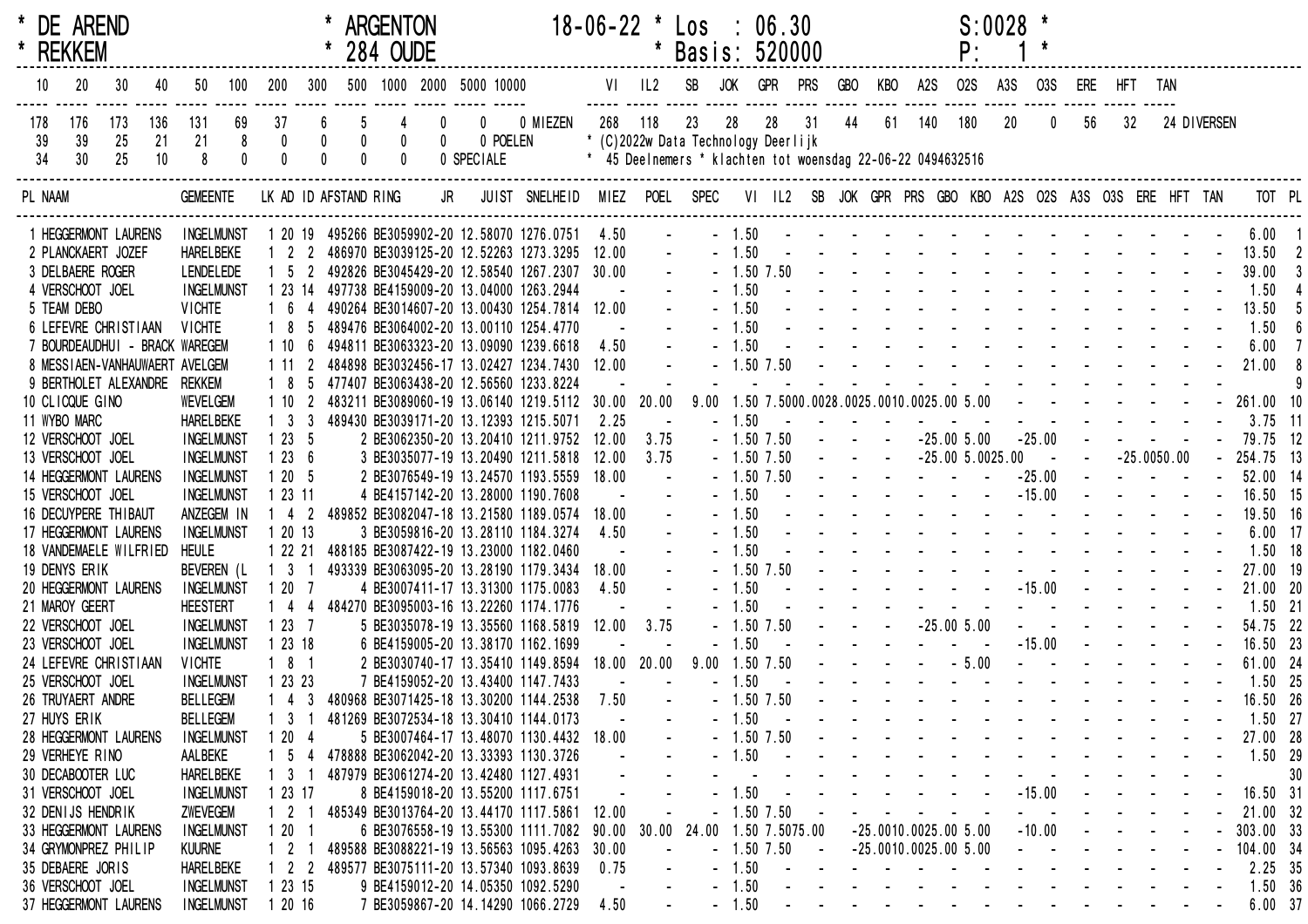| <b>DE AREND</b> |  |
|-----------------|--|
| <b>RFKKFM</b>   |  |

#### \* DE AREND \* ARGENTON 18-06-22 \* Los : 06.30 S:0028 \*

| <b>REKKEM</b>                    |                   |                     | * 284 OUDE                                   |                          |                                         |            |           | Basis: 520000            |                |                |                         |                                                           |                                                           | ۲:           |                 |                                                                                                                                                                                                                                |                                   |               |  |             |    |
|----------------------------------|-------------------|---------------------|----------------------------------------------|--------------------------|-----------------------------------------|------------|-----------|--------------------------|----------------|----------------|-------------------------|-----------------------------------------------------------|-----------------------------------------------------------|--------------|-----------------|--------------------------------------------------------------------------------------------------------------------------------------------------------------------------------------------------------------------------------|-----------------------------------|---------------|--|-------------|----|
| PL NAAM                          | <b>GEMEENTE</b>   |                     | LK AD ID AFSTAND RING                        | JR                       | JUIST SNELHEID MIEZ POEL SPEC           |            |           |                          |                |                |                         | VI IL2 SB JOK GPR PRS GBO KBO A2S O2S A3S O3S ERE HFT TAN |                                                           |              |                 |                                                                                                                                                                                                                                |                                   |               |  | TOT PL      |    |
| 38 DECABOOTER LUC                | <b>HARELBEKE</b>  | $1 \quad 3 \quad 2$ |                                              |                          | 2 BE3062799-20 14.09330 1061.8627       | $\sim 100$ | $\sim 10$ |                          |                |                |                         | and the contract of the contract of the contract of       |                                                           |              |                 |                                                                                                                                                                                                                                |                                   |               |  |             | 38 |
| 39 BUYCK MARC                    | <b>LENDELEDE</b>  | $1\quad2$           | 491568 BE3047133-20 14.16550 1052.7960 30.00 |                          |                                         |            | $\sim$    |                          |                | $-1.50$ $7.50$ | $\sim 100$ km s $^{-1}$ | $-25.0010.0025.005.00$                                    |                                                           |              |                 | and the second control of the second                                                                                                                                                                                           |                                   |               |  | 104.00 39   |    |
| 40 VAERNEWYCK ANDRE              | <b>WAREGEM</b>    | 11413               | 496612 BE3075761-20 14.26100 1042.9373       |                          |                                         |            |           |                          | $-1.50$        | $\sim 100$     |                         |                                                           |                                                           |              |                 | the contract of the contract of the contract of                                                                                                                                                                                |                                   |               |  | $1.50$ 40   |    |
| 41 NEYRINCK - CALLENS            | <b>GULLEGEM</b>   | $1 \quad 2 \quad 2$ | 486688 BE3060386-20 14.18160 1039.3394       |                          |                                         |            |           | 30.00 26.00* 16.00* 1.50 |                |                |                         | the second contract of the second contract of             |                                                           |              |                 |                                                                                                                                                                                                                                |                                   |               |  | 73.50 41    |    |
| 42 HEGGERMONT LAURENS            | <b>INGELMUNST</b> | 1 20 15             |                                              |                          | 8 BE3059850-20 14.26340 1039.2376       | 4.50       |           |                          | $-1.50$        |                |                         |                                                           |                                                           |              |                 | $-25.0010.00$                                                                                                                                                                                                                  |                                   |               |  | 41.00 42    |    |
| 43 MESSIAEN-VANHAUWAERT AVELGEM  |                   | 1117                |                                              |                          | 2 BE3104037-20 14.17577 1036.1917       | 4.50       |           |                          | $-1.50$ 7.50   |                |                         | the company of the company                                |                                                           |              | $\sim 10^{-10}$ | $-10.00$                                                                                                                                                                                                                       |                                   |               |  | 23.50 43    |    |
| 44 NEYRINCK - CALLENS            | <b>GULLEGEM</b>   | $1 \quad 2 \quad 1$ |                                              |                          | 2 BE3117794-20 14.19590 1035.5431       | 30.00      |           | $9.25* 5.25* 1.50$       |                |                |                         |                                                           |                                                           |              |                 | design and a state of the state of the                                                                                                                                                                                         |                                   |               |  | 46.00 44    |    |
| 45 WYBO MARC                     | <b>HARELBEKE</b>  | $1 \quad 3 \quad 1$ |                                              |                          | 2 BE3120936-19 14.24213 1031.7800       | 12.00      |           |                          | $-1.50$        |                |                         |                                                           |                                                           |              |                 |                                                                                                                                                                                                                                |                                   |               |  | 13.50 45    |    |
| 46 LEFEVRE CHRISTIAAN            | <b>VICHTE</b>     | $182$               |                                              |                          | 3 BE3036997-19 14.24550 1030.6566       | 18.00      |           | $1.00*$ 1.50 7.50        |                |                |                         |                                                           | $\mathcal{L}(\mathcal{L})$ and $\mathcal{L}(\mathcal{L})$ | $-5.0025.00$ |                 |                                                                                                                                                                                                                                | and the state of the state of the |               |  | 58.00 46    |    |
| 47 VAERNEWYCK ANDRE              | <b>WAREGEM</b>    | 1 14 10             |                                              |                          | 2 BE3075705-20 14.34020 1025.9872       |            |           |                          | $-1.50$        |                |                         |                                                           |                                                           |              |                 |                                                                                                                                                                                                                                |                                   |               |  | $1.50$ 47   |    |
| 48 VERSCHOOT JOEL                | <b>INGELMUNST</b> | 1 23 13             |                                              |                          | 10 BE4157206-20 14.36500 1022.3992      |            |           |                          | $-1.50$        |                |                         |                                                           |                                                           |              |                 | $-10.00$                                                                                                                                                                                                                       |                                   |               |  | 11.50 48    |    |
| 49 HEGGERMONT LAURENS            | <b>INGELMUNST</b> | 1203                |                                              |                          | 9 BE3068163-18 14.37250 1016.1039 18.00 |            |           |                          | $-1.50$ 7.50   |                |                         |                                                           |                                                           |              |                 | $-25.00 - -$                                                                                                                                                                                                                   |                                   | $-25.0000.00$ |  | $-177.0049$ |    |
| 50 VAERNEWYCK ANDRE              | <b>WAREGEM</b>    | 1149                |                                              |                          | 3 BE3075754-20 14.39020 1015.4972       |            |           |                          | $-1.50$        |                |                         |                                                           |                                                           |              |                 |                                                                                                                                                                                                                                |                                   |               |  | 1.50 50     |    |
| 51 TEAM DEBO                     | <b>VICHTE</b>     | $1\quad6$           |                                              |                          | 2 BE3014648-20 14.33390 1013.6752 30.00 |            |           |                          |                | $-1.5075.00$   |                         | $-25.0010.0025.005.00$                                    |                                                           |              |                 | $\sim$                                                                                                                                                                                                                         |                                   |               |  | 179.00 51   |    |
| 52 DENIJS HENDRIK                | ZWEVEGEM          | $1\quad 2$<br>-2    |                                              |                          | 2 BE3013754-20 14.30010 1011.1086       | 12.00      |           |                          | $-1.50$ 7.50   |                |                         |                                                           |                                                           |              |                 | design and a state of the state of the                                                                                                                                                                                         |                                   |               |  | 21.00 52    |    |
| 53 HEYTENS MARC                  | <b>MOORSELE</b>   | $1\quad5$           | 485584 BE3128466-18 14.31162 1008.9638       |                          |                                         |            |           |                          | $-1.50$        |                |                         |                                                           |                                                           |              |                 | the second contract of the second contract of                                                                                                                                                                                  |                                   |               |  | 1.50 53     |    |
| 54 VERSCHOOT JOEL                | <b>INGELMUNST</b> | 1 23 20             |                                              |                          | 11 BE4159036-20 14.44140 1007.0911      |            |           |                          | $-1.50$        |                |                         |                                                           |                                                           |              |                 | the second contract of the second contract of the second contract of the second contract of the second contract of the second contract of the second contract of the second contract of the second contract of the second cont |                                   |               |  | 1.50 54     |    |
| 55 VANGHELUWE EDDY               | <b>HARELBEKE</b>  | 19<br>4             | 488092 BE3063688-20 14.41340 992.9314        |                          |                                         |            |           |                          | $-1.50$        |                |                         |                                                           |                                                           |              |                 | the second contract of the second contract of                                                                                                                                                                                  |                                   |               |  | 1.50 55     |    |
| 56 DEBAERE JORIS                 | <b>HARELBEKE</b>  | $1\quad2$           |                                              |                          | 2 BE3074861-20 14.43130 992.6206        | 0.75       |           |                          | $-1.50$        |                |                         |                                                           |                                                           |              |                 | the contract of the contract of the contract of the contract of the contract of the contract of the contract of                                                                                                                |                                   |               |  | 2.25 56     |    |
| 57 BISTOEN JOHAN                 | <b>HULSTE</b>     | $1\quad 6$          | 494532 BE3009042-19 14.51300                 |                          | 986.1057                                |            |           |                          | $-1.50$        |                |                         |                                                           |                                                           |              |                 | and a strain and a strain and a strain a                                                                                                                                                                                       |                                   |               |  | 1.50 57     |    |
| 58 VANEECKHOUT ERIC              | <b>LAUWE</b>      | $1 \quad 4 \quad 4$ | 480551 BE3071725-18 14.37219                 |                          | 986.0187                                |            |           |                          | $-1.50$        |                |                         |                                                           |                                                           |              |                 |                                                                                                                                                                                                                                |                                   |               |  | 1.50 58     |    |
| 59 VANDEMAELE WILFRIED           | <b>HEULE</b>      | 1226                |                                              | 2 BE3062695-20 14.54210  | 967.9488                                | 18.00      |           |                          | $-1.50$ 7.50   |                |                         |                                                           |                                                           |              |                 | $-10.00$                                                                                                                                                                                                                       |                                   |               |  | 37.00 59    |    |
| 60 VAERNEWYCK ANDRE              | <b>WAREGEM</b>    | 114                 |                                              | 4 BE3075703-20 15.04100  | 965.8580                                | 18.00      |           |                          | $-1.50$ 7.50   |                |                         |                                                           |                                                           |              |                 | the contract of the contract of the contract of the contract of the contract of the contract of the contract of the contract of the contract of the contract of the contract of the contract of the contract of the contract o |                                   |               |  | 27.00 60    |    |
| 61 DE LAERE LUC                  | ANZEGEM           | 123                 | 8 493135 BE3042122-19 15.00490               |                          | 965.3855                                | 12.00      |           |                          | $-1.50$ 7.50   |                |                         |                                                           |                                                           | $-5.00$      |                 |                                                                                                                                                                                                                                |                                   |               |  | 26.00 61    |    |
| 62 DENYS ERIK                    | BEVEREN (L        | $1 \quad 3 \quad 2$ |                                              | 2 BE3063028-20 15.04390  | 958.5913                                |            |           |                          | $-1.50$ 7.50   |                |                         |                                                           |                                                           |              |                 |                                                                                                                                                                                                                                |                                   |               |  | 9.0062      |    |
| 63 BISTOEN JOHAN                 | <b>HULSTE</b>     | 6<br>-4             |                                              | 2 BE3013385-20 15.05550  | 958.5502                                |            |           |                          | $-1.50$ 7.50   |                |                         |                                                           |                                                           |              |                 | $-10.00$                                                                                                                                                                                                                       |                                   |               |  | 19.00 63    |    |
| 64 BERTHOLET ALEXANDRE           | <b>REKKEM</b>     | 186                 |                                              | 2 BE3063443-20 14.50430  | 953.4474                                |            |           |                          |                |                |                         |                                                           |                                                           |              |                 |                                                                                                                                                                                                                                |                                   |               |  |             | 64 |
| 65 VERSCHOOT JOEL                | <b>INGELMUNST</b> | 1233                |                                              | 12 BE3031084-17 15.14260 | 949.0968                                | 18.00      |           |                          |                | $-1.5075.00$   |                         | $-15.0010.0020.005.00$                                    |                                                           |              |                 | $-10.00$                                                                                                                                                                                                                       |                                   |               |  | 162.00 65   |    |
| 66 MESSIAEN-VANHAUWAERT AVELGEM  |                   | 1116                |                                              | 3 BE3104005-20 15.02047  | 946.9215                                | 12.00      |           |                          | $-1.50$ 7.50   |                |                         |                                                           |                                                           |              |                 | the second contract of the second contract of                                                                                                                                                                                  |                                   |               |  | 21.00 66    |    |
| 67 VAERNEWYCK ANDRE              | <b>WAREGEM</b>    | 114                 |                                              | 5 BE3075714-20 15.15350  | 944.8778                                |            |           |                          | 1.50           |                |                         |                                                           |                                                           |              |                 | the second contract of the second contract of the second second contract of the second second second second second second second second second second second second second second second second second second second second se |                                   |               |  | $1.50$ 67   |    |
| 68 DEBACKER CHRIS                | <b>BEVEREN LE</b> | $1\quad 7$<br>4     | 493309 BE3029560-19 15.13520                 |                          | 941.6690                                | 18.00      |           |                          | $-1.50$ 7.50   |                |                         |                                                           |                                                           |              |                 | and the state of the state of the                                                                                                                                                                                              |                                   |               |  | 27.00 68    |    |
| 69 CLICQUE GINO                  | <b>WEVELGEM</b>   | 1103                |                                              | 2 BE3015291-20 15.04290  | 939.2160                                | 30.00      |           |                          |                | $-1.5075.00$   |                         |                                                           | $-2.00$                                                   | $-1.00$      |                 | $-10.00$                                                                                                                                                                                                                       |                                   |               |  | 127.00 69   |    |
| 70 TRUYAERT ANDRE                | <b>BELLEGEM</b>   | $142$               |                                              | 2 BE3071436-18 15.26030  | 897.2447                                | 12.00      |           |                          | $-1.50$ 7.50   |                |                         |                                                           | <b>Service</b> Service                                    |              |                 | $-10.00$                                                                                                                                                                                                                       |                                   |               |  | 31.00 70    |    |
| 71 MESSIAEN-VANHAUWAERT AVELGEM  |                   | 1118                |                                              |                          | 4 BE3104013-20 15.31137 895.9213        | 4.50       |           |                          | $-1.50$ 7.50   |                |                         |                                                           |                                                           |              |                 | $-10.00$                                                                                                                                                                                                                       |                                   |               |  | 23.50 71    |    |
| 72 HUYS ERIK                     | <b>BELLEGEM</b>   | 3 <sup>3</sup>      |                                              |                          | 2 BE3062959-20 15.32080 887.7318        |            |           |                          | $-1.50$        |                |                         |                                                           |                                                           |              |                 |                                                                                                                                                                                                                                |                                   |               |  | 1.50 72     |    |
| 73 BISTOEN JOHAN                 | <b>HULSTE</b>     | 6<br>$\overline{2}$ |                                              | 3 BE3014556-20 15.51500  | 880.2112                                |            |           |                          | $-1.50$ $7.50$ |                |                         |                                                           |                                                           |              |                 |                                                                                                                                                                                                                                |                                   |               |  | $9.00$ 73   |    |
| 74 WYBO MARC                     | <b>HARELBEKE</b>  | $1 \quad 3 \quad 2$ |                                              | 3 BE3061996-19 15.48083  | 876.8973                                | 12.00      |           |                          | $-1.50$        |                |                         |                                                           |                                                           |              |                 | $-15.00$                                                                                                                                                                                                                       |                                   |               |  | 28.50 74    |    |
| 75 HEGGERMONT LAURENS            | <b>INGELMUNST</b> | 12010               |                                              |                          | 10 BE3059890-20 15.56400 873.9988       | 4.50       |           |                          | $-1.50$        |                |                         |                                                           |                                                           |              |                 | $-10.00$                                                                                                                                                                                                                       |                                   |               |  | 16.00 75    |    |
| 76 DE LAERE LUC                  | ANZEGEM           | 12310               |                                              |                          | 2 BE3000577-20 15.55510 871.4942        | 12.00      |           |                          | $-1.50$ $7.50$ |                |                         |                                                           |                                                           |              |                 | $-10.00$                                                                                                                                                                                                                       |                                   |               |  | 31.00 76    |    |
| 77 VANDEMAELE WILFRIED           | <b>HEULE</b>      | 1 22 14             |                                              |                          | 3 BE3087449-19 16.01470 853.7937        |            |           |                          | $-1.50$        |                |                         |                                                           |                                                           |              |                 |                                                                                                                                                                                                                                |                                   |               |  | 1.50 77     |    |
| 78 VELGHE XAVIER                 | <b>GULLEGEM</b>   | 1 4 2               | 485826 BE3016896-20 16.00320 851.5296        |                          |                                         | 12.00      |           |                          | $-1.50$        |                |                         |                                                           |                                                           |              |                 |                                                                                                                                                                                                                                |                                   |               |  | 13.50 78    |    |
| 79 MAROY GEERT                   | <b>HEESTERT</b>   | $1\;\; 4\;\; 3$     |                                              |                          | 2 BE3061724-20 16.01150 847.7374        |            |           |                          | $-1.50$        |                |                         |                                                           |                                                           |              |                 | $-15.0010.00$                                                                                                                                                                                                                  |                                   |               |  | 26.50 79    |    |
| 80 NONCKELYNCK-VERRIEST HERSEAUX |                   |                     | 1 11 9 475664 BE1062885-20 16.04100 828.4424 |                          |                                         |            |           |                          | $-1.50$        |                |                         |                                                           |                                                           |              |                 | and the state of the state of the                                                                                                                                                                                              |                                   |               |  | 1.50 80     |    |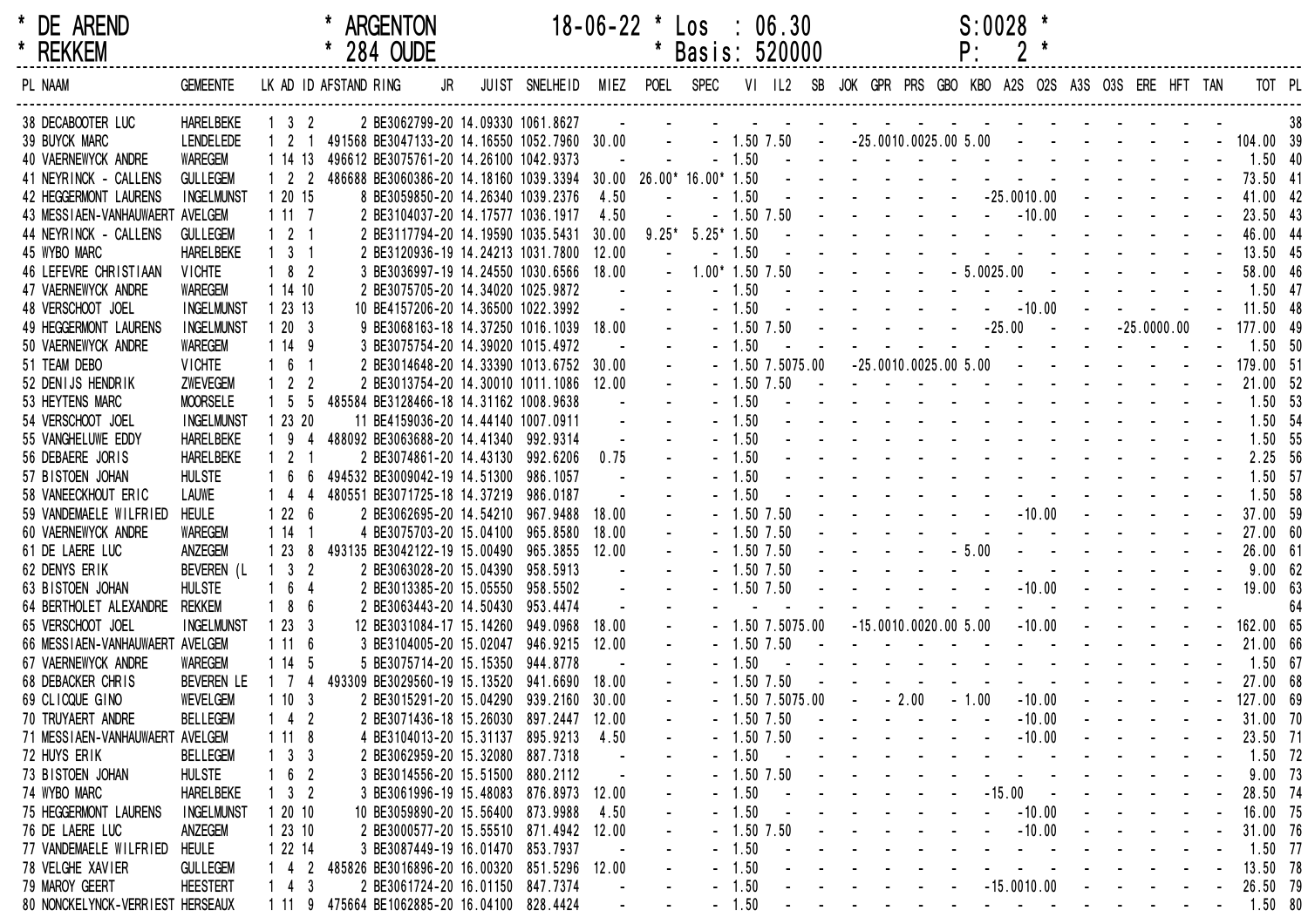| * DE AREND<br>* REKKEM                                                                                                                                                                                                                                                                                                                                                                                                                                                                                                                                                                                                                                                                                        |                   |                     | * 284 OUDE            | <b>ARGENTON</b> |  |                                                                              | $18-06-22$ * $\text{Los}$ : 06.30                                        |                  | * Basis: 520000                                                                                |         |                |  |                            |            | $S:0028$ *<br>$P: 3$ * |                                                                                                                                                                                                                                |               |  |                                              |  |
|---------------------------------------------------------------------------------------------------------------------------------------------------------------------------------------------------------------------------------------------------------------------------------------------------------------------------------------------------------------------------------------------------------------------------------------------------------------------------------------------------------------------------------------------------------------------------------------------------------------------------------------------------------------------------------------------------------------|-------------------|---------------------|-----------------------|-----------------|--|------------------------------------------------------------------------------|--------------------------------------------------------------------------|------------------|------------------------------------------------------------------------------------------------|---------|----------------|--|----------------------------|------------|------------------------|--------------------------------------------------------------------------------------------------------------------------------------------------------------------------------------------------------------------------------|---------------|--|----------------------------------------------|--|
| PL NAAM                                                                                                                                                                                                                                                                                                                                                                                                                                                                                                                                                                                                                                                                                                       | <b>GEMEENTE</b>   |                     | LK AD ID AFSTAND RING |                 |  | JR JUIST SNELHEID MIEZ POEL SPEC                                             |                                                                          |                  |                                                                                                |         |                |  |                            |            |                        | VI IL2 SB JOK GPR PRS GBO KBO A2S O2S A3S O3S ERE HFT TAN                                                                                                                                                                      |               |  | TOT PL                                       |  |
| 81 HUYS ERIK                                                                                                                                                                                                                                                                                                                                                                                                                                                                                                                                                                                                                                                                                                  | <b>BELLEGEM</b>   | $1 \quad 3 \quad 2$ |                       |                 |  | 3 BE3062976-20 16.12380 826.0238                                             |                                                                          |                  |                                                                                                |         | $-1.50$ $ -$   |  |                            |            |                        |                                                                                                                                                                                                                                |               |  | $1.50$ 81                                    |  |
| 82 HEYTENS MARC                                                                                                                                                                                                                                                                                                                                                                                                                                                                                                                                                                                                                                                                                               | <b>MOORSELE</b>   | $1 \quad 5 \quad 2$ |                       |                 |  | 2 BE3084859-19 16.20341 822.2317 - - -                                       |                                                                          |                  |                                                                                                |         |                |  |                            |            |                        |                                                                                                                                                                                                                                |               |  | $1.50$ 82                                    |  |
| 83 VAERNEWYCK ANDRE                                                                                                                                                                                                                                                                                                                                                                                                                                                                                                                                                                                                                                                                                           | WAREGEM           | 1 14 12             |                       |                 |  | 6 BE3075757-20 16.51010 17.2015,1                                            | $\sim 100$ km s $^{-1}$                                                  |                  |                                                                                                |         |                |  |                            |            |                        | $-1.50$ . The set of the set of the set of the set of the set of the set of the set of the set of the set of the set of the set of the set of the set of the set of the set of the set of the set of the set of the set of th  |               |  | 1.50 83                                      |  |
| 84 MYLLE JACQUES                                                                                                                                                                                                                                                                                                                                                                                                                                                                                                                                                                                                                                                                                              | ZONNEBEKE         | $1 \quad 3 \quad 2$ |                       |                 |  | 485025 BE3036660-16 16.46480 17.3031,1                                       | 4.50                                                                     |                  |                                                                                                |         | $-75.00$       |  |                            |            |                        |                                                                                                                                                                                                                                |               |  | 79.50 84                                     |  |
| 85 NOPPE MARCEL                                                                                                                                                                                                                                                                                                                                                                                                                                                                                                                                                                                                                                                                                               | Marke             | $1 \quad 3 \quad 3$ |                       |                 |  | 483663 BE3064776-20 16.45107 17.3036,0                                       | 4.50                                                                     | $\Delta \sim 10$ |                                                                                                | $-1.50$ |                |  |                            |            |                        |                                                                                                                                                                                                                                |               |  | 6.0085                                       |  |
| 86 VERHEYE RINO                                                                                                                                                                                                                                                                                                                                                                                                                                                                                                                                                                                                                                                                                               | AALBEKE           | $1\quad5\quad5$     |                       |                 |  | 2 BE3035966-19 16.44044 17.3527,8                                            |                                                                          | $\Delta \sim 10$ |                                                                                                | $-1.50$ |                |  |                            |            |                        |                                                                                                                                                                                                                                |               |  | 1.50 86                                      |  |
| 87 HEGGERMONT LAURENS                                                                                                                                                                                                                                                                                                                                                                                                                                                                                                                                                                                                                                                                                         | <b>INGELMUNST</b> | 1202                |                       |                 |  | 11 BE3059864-20 17.08070 17.3902,0 30.00                                     |                                                                          | $\Delta \sim$    |                                                                                                |         |                |  | $-1.50$ $7.5075.00$ $   -$ |            |                        |                                                                                                                                                                                                                                |               |  | $-15.00 -25.00 -25.0000.0000.00 379.00 87$   |  |
| 88 VERSCHOOT JOEL                                                                                                                                                                                                                                                                                                                                                                                                                                                                                                                                                                                                                                                                                             | <b>INGELMUNST</b> | 1 23 21             |                       |                 |  | 13 BE4159041-20 17.15050 17.4254,6                                           | <b>Contractor</b>                                                        |                  |                                                                                                |         |                |  |                            |            |                        |                                                                                                                                                                                                                                |               |  | 1.50 88                                      |  |
| 89 LEFEVRE CHRISTIAAN                                                                                                                                                                                                                                                                                                                                                                                                                                                                                                                                                                                                                                                                                         | <b>VICHTE</b>     | 186                 |                       |                 |  | 4 BE3073819-18 17.05430 17.4352.3                                            | <b>Contract Contract</b>                                                 |                  |                                                                                                | $-1.50$ |                |  |                            |            |                        | the second contract of the second contract of the second second contract of the second second second second second second second second second second second second second second second second second second second second se |               |  | 1.50 89                                      |  |
| 90 VELGHE XAVIER                                                                                                                                                                                                                                                                                                                                                                                                                                                                                                                                                                                                                                                                                              | <b>GULLEGEM</b>   | $141$               |                       |                 |  | 2 BE3016898-20 17.05580 17.4841,0 12.00                                      |                                                                          | $\Delta \sim 10$ |                                                                                                | $-1.50$ |                |  |                            |            | $-15.0010.00$          |                                                                                                                                                                                                                                |               |  | 38.50 90                                     |  |
| 91 LEFEVRE CHRISTIAAN                                                                                                                                                                                                                                                                                                                                                                                                                                                                                                                                                                                                                                                                                         | <b>VICHTE</b>     | $184$               |                       |                 |  | 5 BE3064086-20 17.13210 17.5130,3 12.00                                      |                                                                          |                  | $\Delta \sim 10^4$                                                                             |         | $-1.50$ $  -$  |  |                            |            |                        |                                                                                                                                                                                                                                |               |  | 13.50 91                                     |  |
| 92 VERSCHOOT JOEL                                                                                                                                                                                                                                                                                                                                                                                                                                                                                                                                                                                                                                                                                             | <b>INGELMUNST</b> | 1 23 12             |                       |                 |  | 14 BE4157240-20 17.25090 17.5258,6                                           | $\mathcal{L}(\mathcal{L}(\mathcal{L}))$ . The $\mathcal{L}(\mathcal{L})$ |                  |                                                                                                |         | $-1.50$ $  -$  |  |                            |            |                        | $-10.00$ - - -                                                                                                                                                                                                                 |               |  | 11.50 92                                     |  |
| 93 BERTHOLET ALEXANDRE REKKEM                                                                                                                                                                                                                                                                                                                                                                                                                                                                                                                                                                                                                                                                                 |                   | $181$               |                       |                 |  | 3 BE3035507-19 17.12570 18.0611,5 12.00<br>7 BE3075770-20 17.37580 18.0712,1 |                                                                          |                  |                                                                                                |         |                |  |                            |            |                        | $-1.50$ . The contract of the contract of the contract of the contract of the contract of the contract of the contract of the contract of the contract of the contract of the contract of the contract of the contract of the  |               |  | 13.50 93                                     |  |
| 94 VAERNEWYCK ANDRE                                                                                                                                                                                                                                                                                                                                                                                                                                                                                                                                                                                                                                                                                           | WAREGEM           | 1 14 7              |                       |                 |  | 7 BE3075770-20 17.37580 18.0712,1                                            |                                                                          |                  |                                                                                                |         |                |  |                            |            |                        |                                                                                                                                                                                                                                |               |  | - 1.50 - - - - - - - - - - - - - - - 1.50 94 |  |
| 95 MESSIAEN-VANHAUWAERT AVELGEM                                                                                                                                                                                                                                                                                                                                                                                                                                                                                                                                                                                                                                                                               |                   | 1114                |                       |                 |  | 5 BE3092578-19 17.32517 18.1644,3 12.00 -                                    |                                                                          |                  |                                                                                                |         |                |  |                            |            |                        |                                                                                                                                                                                                                                |               |  |                                              |  |
|                                                                                                                                                                                                                                                                                                                                                                                                                                                                                                                                                                                                                                                                                                               |                   |                     |                       |                 |  |                                                                              |                                                                          |                  |                                                                                                |         |                |  |                            |            |                        |                                                                                                                                                                                                                                |               |  |                                              |  |
| * CLICQUE GINO                                                                                                                                                                                                                                                                                                                                                                                                                                                                                                                                                                                                                                                                                                | WEVELGEM          | 1109                |                       |                 |  | 3 BE3015200-20 18.27310 19.1330,2                                            |                                                                          |                  |                                                                                                |         | $-7.50 -$      |  |                            |            |                        |                                                                                                                                                                                                                                |               |  | 7.50                                         |  |
| * HEGGERMONT LAURENS                                                                                                                                                                                                                                                                                                                                                                                                                                                                                                                                                                                                                                                                                          | <b>INGELMUNST</b> | 1 20 11             |                       |                 |  | 12 BE3072457-19 19.25340 19.5629,0                                           |                                                                          |                  |                                                                                                |         |                |  | $      -$ 10.00            |            |                        |                                                                                                                                                                                                                                |               |  | 10.00                                        |  |
| * HEGGERMONT LAURENS                                                                                                                                                                                                                                                                                                                                                                                                                                                                                                                                                                                                                                                                                          | <b>INGELMUNST</b> | 1208                |                       |                 |  | 13 BE3007431-17 19.25440 19.5639,0                                           | and a straight and a straight                                            |                  |                                                                                                |         |                |  |                            |            |                        | $      10.00$ $     -$                                                                                                                                                                                                         |               |  | 10.00                                        |  |
| * VANDEMAELE WILFRIED                                                                                                                                                                                                                                                                                                                                                                                                                                                                                                                                                                                                                                                                                         | <b>HEULE</b>      | 1 22 12             |                       |                 |  | 4 BE3062675-20 19.25240 20.0510,1                                            |                                                                          |                  | $\mathbf{L}^{\text{max}}$ and $\mathbf{L}^{\text{max}}$ . The set of $\mathbf{L}^{\text{max}}$ |         |                |  |                            |            |                        | $-7.50$ . The set of the set of the set of the set of the set of the set of the set of the set of the set of the set of the set of the set of the set of the set of the set of the set of the set of the set of the set of th  |               |  | 7.50                                         |  |
| * VANDEMAELE WILFRIED                                                                                                                                                                                                                                                                                                                                                                                                                                                                                                                                                                                                                                                                                         | HEULE             | 1 22 10             |                       |                 |  | 5 BE3062704-20 19.25500 20.0536,1                                            |                                                                          |                  | $\mathbf{L}^{\text{max}}$ , and $\mathbf{L}^{\text{max}}$ , and $\mathbf{L}^{\text{max}}$      |         |                |  |                            |            |                        | $-7.50$                                                                                                                                                                                                                        |               |  | 7.50                                         |  |
| * VAERNEWYCK ANDRE                                                                                                                                                                                                                                                                                                                                                                                                                                                                                                                                                                                                                                                                                            | WAREGEM           | 1144                |                       |                 |  | 9 BE3075735-20 19.41130 20.1027,1                                            |                                                                          |                  | and a strategic                                                                                |         | $-7.50$ $   -$ |  |                            |            |                        |                                                                                                                                                                                                                                |               |  | 7.50                                         |  |
| * VERSCHOOT JOEL                                                                                                                                                                                                                                                                                                                                                                                                                                                                                                                                                                                                                                                                                              | <b>INGELMUNST</b> | 1238                |                       |                 |  | 16 BE3062414-20 19.43190 20.1108,6                                           |                                                                          |                  | $    2.50$ $-$                                                                                 |         |                |  |                            | $\sim 100$ |                        | $-10.00 - -$                                                                                                                                                                                                                   | $-25.0000.00$ |  | $-137.50$                                    |  |
| * BISTOEN JOHAN                                                                                                                                                                                                                                                                                                                                                                                                                                                                                                                                                                                                                                                                                               | <b>HULSTE</b>     | 161                 |                       |                 |  | 4 BE3018942-19 19.40470 20.1237,1                                            |                                                                          |                  | <u>a sa sa sanadka a sa sa sa sa</u>                                                           |         |                |  |                            |            | $-10.00 -$             |                                                                                                                                                                                                                                |               |  | 10.00                                        |  |
| Geld terug : MIEZEN 10 3.25 / MIEZEN 20 8.50 / MIEZEN 30 12.75 / MIEZEN 40 13.00 / MIEZEN 50 16.50 / MIEZEN 100 12.00 / MIEZEN 200 28.00 / MIEZEN 300 24.00 / MIEZEN 500 24.00 /<br>MIEZEN 1000 80.00 / DIVERSEN SB 25.00 / DIVERSEN A2S 20.00 / DIVERSEN A3S 75.00 / DIVERSEN ERE 40.00 / DIVERSEN HFT 30.00 / DIVERSEN TAN 140.00 /<br>CLICQUE GINO 37.41 / GOEGEBEUR JOHN 1.47 / MAROY GEERT 1.90 / MOREELS SIMON 12.08 / PLANCKAERT JOZEF 0.53 / VAERNEWYCK ANDRE 3.02 / GRYMONPREZ PHILIP 19.04 / VANGHELUWE EDDY 16.28 /<br>MALFAIT IVAN 0.98 / HEGGERMONT LAURENS 14.08 / VANDEMAELE WILFRIED 50.67 / VERSCHOOT JOEL 104.92 / VANCRAYNEST-SOENEN 1.47 / NOPPE MARCEL 2.03 / BOURDEAUDHUI - BRACKE 6.12 |                   |                     |                       |                 |  |                                                                              |                                                                          |                  |                                                                                                |         |                |  |                            |            |                        |                                                                                                                                                                                                                                |               |  |                                              |  |

--------------------------------------------------------------------------------------------------------------------------------------------------------------------------------------------------

TRUYAERT ANDRE 18.24 / VERCRUYSSE A&T 8.92 / MYLLE JACQUES 2.11 / DEBACKER CHRIS 25.04 / DEMEIRE BERNARD 0.76 / DE LAERE LUC 93.73 / MESSIAEN-VANHAUWAERT 2.22 / NONCKELYNCK-VERRIEST 0.84 / DE CALUWE SAMMY 0.34 / DESMEDT WILLY 7.46 / BERTHOLET ALEXANDRE 1.59 / TEAM DEBO 26.83 / BISTOEN JOHAN 0.34 / DELBAERE ROGER 13.95 / BUYCK MARC 19.04 / VANRIJCKEGHEM-MESTDAGH 0.35 / LEFEVRE CHRISTIAAN 0.53 / VERHEYE RINO 57.26 / DECUYPERE THIBAUT 1.84 /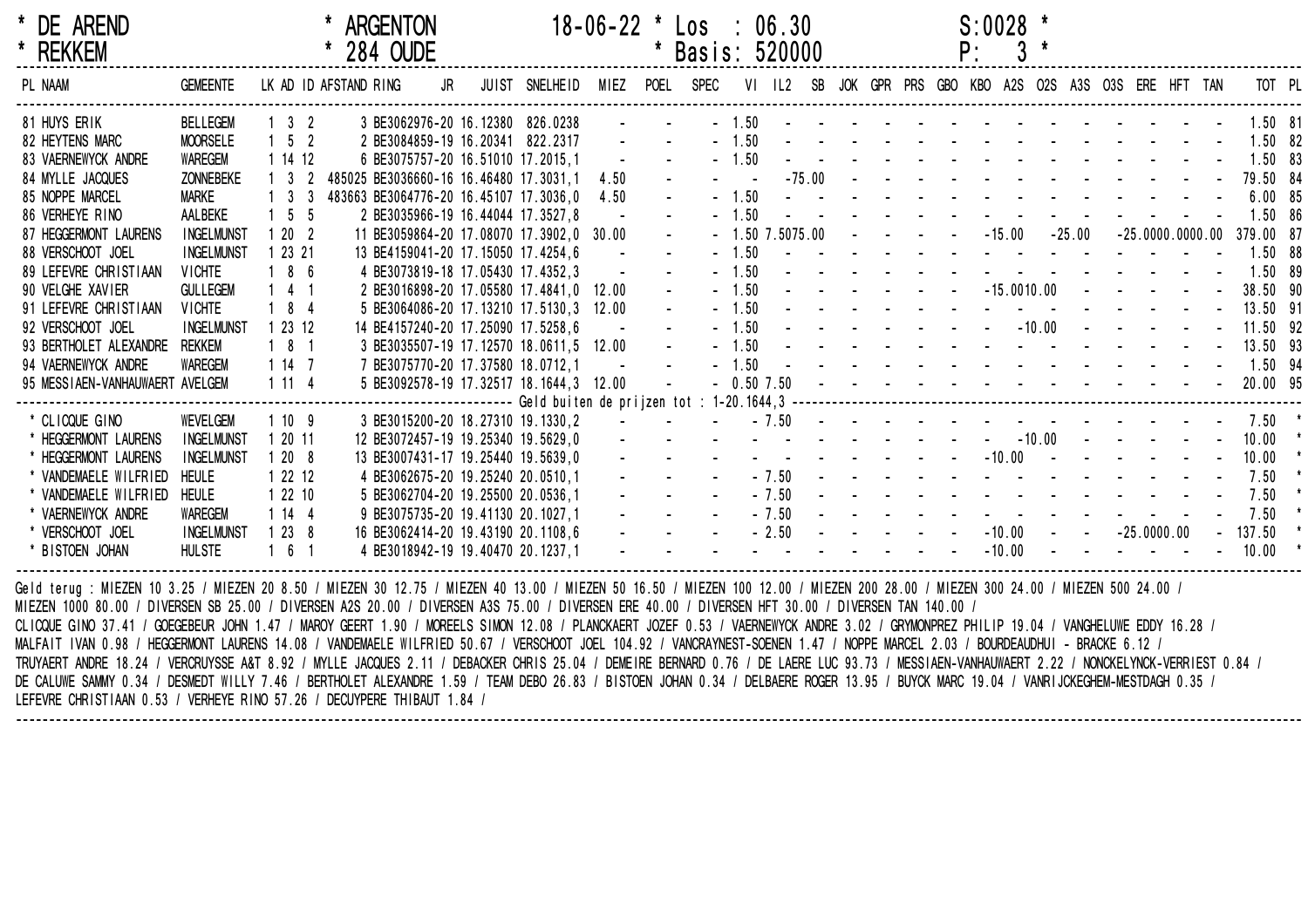| * DE AREND<br>* REKKEM           |     |                        |     |                                      |                  |                     |                |            | <b>ARGENTON</b>                             | 452 JAARSE              |                                                                                                                  |            | $18 - 06 - 22$ *  | $\star$           | $\textsf{Los} \div \textsf{06.30}$<br>Basis: 520000         |                    |                              |    |                            |    |                                                                                                                                                                                                                                | $S:0028$ *<br>P:           |     |                              |                  |                                                                                           |                 |             |                          |    |
|----------------------------------|-----|------------------------|-----|--------------------------------------|------------------|---------------------|----------------|------------|---------------------------------------------|-------------------------|------------------------------------------------------------------------------------------------------------------|------------|-------------------|-------------------|-------------------------------------------------------------|--------------------|------------------------------|----|----------------------------|----|--------------------------------------------------------------------------------------------------------------------------------------------------------------------------------------------------------------------------------|----------------------------|-----|------------------------------|------------------|-------------------------------------------------------------------------------------------|-----------------|-------------|--------------------------|----|
| 10                               | 20  | 30                     | 40  |                                      |                  | 50 100 200          |                |            |                                             |                         | 300 500 1000 2000 5000 10000                                                                                     |            |                   |                   | VI IL2 SB JOK GPR PRS                                       |                    |                              |    | <b>GBO</b>                 |    | KBO A2S                                                                                                                                                                                                                        | <b>02S</b>                 | A3S | O3S                          | ERE HFT TAN      |                                                                                           |                 |             |                          |    |
| 207                              | 200 | 183                    | 151 | 144                                  | 79               | 27                  | 8              | 8          |                                             | $\mathbf{0}$            |                                                                                                                  | 0 0 MIEZEN | 377 162           |                   | 22                                                          | 30                 | 35                           | 37 | 52                         | 64 | 226                                                                                                                                                                                                                            | 266                        | 24  | $\mathbf 0$                  | 64               |                                                                                           | 30 <sup>2</sup> | 22 DIVERSEN |                          |    |
| 28                               | 28  | - 24                   | 18  | 18                                   | $\boldsymbol{6}$ | $\bm{0}$            |                | $0\atop 0$ | $\begin{matrix}0\0\end{matrix}$<br>$\bm{0}$ | $\overline{\mathbf{0}}$ | 0 POELEN                                                                                                         |            |                   |                   | * (C)2022w Data Technology Deerlijk                         |                    |                              |    |                            |    |                                                                                                                                                                                                                                |                            |     |                              |                  |                                                                                           |                 |             |                          |    |
| 28                               | 24  | 22                     | 12  | $\overline{7}$                       | $\mathbf 0$      | $\mathbf 0$         |                |            | $\overline{0}$                              |                         | 0 SPECIALE                                                                                                       |            |                   |                   | * 46 Deelnemers * klachten tot woensdag 22-06-22 0494632516 |                    |                              |    |                            |    |                                                                                                                                                                                                                                |                            |     |                              |                  |                                                                                           |                 |             |                          |    |
| PL NAAM                          |     |                        |     | <b>GEMEENTE</b>                      |                  |                     |                |            |                                             |                         | LK AD ID AFSTAND RING JR JUIST SNELHEID MIEZ POEL SPEC VI IL2 SB JOK GPR PRS GBO KBO A2S O2S A3S O3S ERE HFT TAN |            |                   |                   |                                                             |                    |                              |    |                            |    |                                                                                                                                                                                                                                |                            |     |                              |                  |                                                                                           |                 |             | TOT PL                   |    |
|                                  |     | 1 NEYRINCK - CALLENS   |     | <b>GULLEGEM</b>                      |                  |                     |                |            |                                             |                         | 1 2 1 486688 BE3060411-21 12.26570 1363.4627 150.00 30.00 24.00 1.50 7.5000.0030.0025.0010.0025.00 5.00          |            |                   |                   |                                                             |                    |                              |    |                            |    |                                                                                                                                                                                                                                |                            |     |                              |                  |                                                                                           |                 |             | - - - - - - - - 408.00 1 |    |
| 2 VERSCHOOT JOEL                 |     |                        |     | <b>INGELMUNST</b>                    |                  | 1 27                |                |            |                                             |                         | 3 497738 BE3060701-21 12.48110 1316.1289 30.00 20.00 4.50 1.50 7.5075.00                                         |            |                   |                   |                                                             |                    |                              |    |                            |    | -25.0010.0025.00 5.00                                                                                                                                                                                                          |                            |     |                              |                  |                                                                                           |                 |             | $      203.50$           |    |
| 3 VERSCHOOT JOEL                 |     |                        |     | <b>INGELMUNST</b>                    |                  | 1272                |                |            |                                             |                         | 2 BE3060704-21 12.49430 1310.8142 90.00 22.00* 16.50* 1.50 7.5075.00 -25.0010.0025.00 5.00                       |            |                   |                   |                                                             |                    |                              |    |                            |    |                                                                                                                                                                                                                                |                            |     |                              | $-25.00$ - - - - |                                                                                           |                 |             | 302.50                   |    |
|                                  |     | 4 VERHELLE MARNIX      |     | Marke                                |                  | $1 \quad 4 \quad 4$ |                |            |                                             |                         | 483378 BE3061496-21 12.40009 1306.3741                                                                           |            | $\sim$            |                   |                                                             |                    |                              |    |                            |    | $-1.50$ . The second contract of the second contract of the second contract of the second contract of the second contract of the second contract of the second contract of the second contract of the second contract of the   |                            |     |                              |                  |                                                                                           |                 |             | 1.50                     |    |
| 5 VERCRUYSSE A&T                 |     |                        |     | ANZEGEM                              |                  | 112                 |                |            |                                             |                         | 492982 BE3061638-21 12.47260 1306.1432 18.00                                                                     |            |                   |                   |                                                             |                    |                              |    |                            |    | $-1.50$ 7.50 $-25.00$ $-25.00$ 5.00 $      -$                                                                                                                                                                                  |                            |     |                              |                  |                                                                                           |                 |             | 82.00                    |    |
|                                  |     | 6 HEGGERMONT LAURENS   |     | <b>INGELMUNST</b>                    |                  | 110                 | -8             |            |                                             |                         | 495266 BE3026420-21 12.50570 1300.0814 12.00                                                                     |            |                   |                   |                                                             |                    | $-1.50$ 7.50                 |    |                            |    | the contract of the contract of the contract of                                                                                                                                                                                |                            |     |                              |                  |                                                                                           |                 |             | 21.00                    |    |
| 7 VERCRUYSSE A&T                 |     |                        |     | ANZEGEM                              |                  | 1128                |                |            |                                             |                         | 2 BE3061645-21 13.14330 1218.5935                                                                                |            |                   | <b>Service</b>    |                                                             | $-1.50$            |                              |    |                            |    | the contract of the contract of the contract of the                                                                                                                                                                            |                            |     |                              |                  |                                                                                           |                 |             | 26.50                    |    |
| 8 DEBACKER CHRIS                 |     |                        |     | <b>BEVEREN LE</b><br><b>HEESTERT</b> |                  | 1 28 24             |                |            |                                             |                         | 493309 BE3062541-21 13.15580 1215.1466<br>1 14 12 484270 BE3061903-21 13.09530 1211.0282                         |            |                   | $\Delta \sim 100$ |                                                             | $-1.50$<br>$-1.50$ |                              |    |                            |    | and the state of the state of the state of the                                                                                                                                                                                 |                            |     |                              |                  |                                                                                           |                 |             | 1.50<br>1.50             |    |
| 9 MAROY GEERT<br>10 DE LAERE LUC |     |                        |     | ANZEGEM                              |                  | 1 26                |                |            |                                             |                         | 6 493135 BE3065306-21 13.19180 1204.8253 12.00                                                                   |            | <b>Contractor</b> |                   |                                                             |                    | $-1.50$ 7.50                 |    |                            |    | the second contract of the second contract of the second second contract of the second second second second second second second second second second second second second second second second second second second second se |                            |     |                              |                  |                                                                                           |                 |             | $21.00$ 10               |    |
| 11 MAROY GEERT                   |     |                        |     | <b>HEESTERT</b>                      |                  | 1149                |                |            |                                             |                         | 2 BE3061902-21 13.14340 1197.0091                                                                                |            |                   |                   |                                                             | $-1.50$            |                              |    |                            |    |                                                                                                                                                                                                                                |                            |     |                              |                  |                                                                                           |                 |             | 16.50 11                 |    |
|                                  |     | 12 CROWLEY AND GREEN   |     | LAUWE                                |                  |                     |                |            |                                             |                         | 1 30 25 481819 BE3063405-21 13.13270 1194.2471                                                                   |            |                   |                   |                                                             |                    |                              |    |                            |    | and the state of the state of the state of the state of the state of the state of the state of the state of the                                                                                                                |                            |     |                              |                  |                                                                                           |                 |             |                          | 12 |
| 13 VERCRUYSSE A&T                |     |                        |     | ANZEGEM                              |                  | 1126                |                |            |                                             |                         | 3 BE3061664-21 13.29300 1175.1657                                                                                |            |                   |                   |                                                             | $-1.50$            |                              |    |                            |    |                                                                                                                                                                                                                                |                            |     |                              |                  |                                                                                           |                 |             | $6.50$ 13                |    |
| 14 VERSCHOOT JOEL                |     |                        |     | <b>INGELMUNST</b>                    |                  | 1276                |                |            |                                             |                         | 3 BE3060736-21 13.34420 1171.9755 18.00                                                                          |            |                   | 3.75              |                                                             |                    |                              |    |                            |    | 1.50  1.50  7.5075.00  -25.0010.0025.00  5.00                                                                                                                                                                                  |                            |     |                              |                  |                                                                                           |                 |             | $       172.25$ 14       |    |
|                                  |     | 15 BERTHOLET ALEXANDRE |     | <b>REKKEM</b>                        |                  | 199                 |                |            |                                             |                         | 477407 BE3063532-21 13.17440 1170.8805                                                                           |            |                   |                   |                                                             |                    |                              |    |                            |    | المنافذ والمنافر والمنافر والمنافر والمنافر والمنافر                                                                                                                                                                           |                            |     |                              |                  |                                                                                           |                 |             |                          | 15 |
| 16 DENYS ERIK                    |     |                        |     | BEVEREN (L                           |                  |                     |                |            |                                             |                         | 1 9 2 493339 BE3062311-21 13.33210 1165.3218                                                                     |            | 12.00             |                   |                                                             |                    | $-1.50$ 7.50                 |    |                            |    | the second contract of the second contract of the second second contract of the second second second second second second second second second second second second second second second second second second second second se |                            |     |                              |                  |                                                                                           |                 |             | 21.00 16                 |    |
|                                  |     | 17 PLANCKAERT JOZEF    |     | <b>HARELBEKE</b>                     |                  | 2                   |                |            |                                             |                         | 486970 BE3092953-21 13.28263 1163.7796 12.00                                                                     |            |                   |                   |                                                             |                    | $-1.50$ 7.50                 |    | and the state of the state |    |                                                                                                                                                                                                                                | $-25.005.00$ - - - - - - - |     |                              |                  |                                                                                           |                 |             | 51.00 17                 |    |
| 18 BISTOEN JOHAN                 |     |                        |     | <b>HULSTE</b>                        |                  | 118                 |                |            |                                             |                         | 494532 BE3025807-21 13.39200 1151.8602                                                                           |            |                   |                   |                                                             |                    | $-1.50$ 7.50                 |    |                            |    | and a strain and a strain and a strain                                                                                                                                                                                         |                            |     |                              |                  |                                                                                           |                 |             | $9.00$ 18                |    |
| 19 MAROY GEERT                   |     |                        |     | <b>HEESTERT</b>                      |                  | 1142                |                |            |                                             |                         | 3 BE3061894-21 13.30280 1151.7441 18.00                                                                          |            |                   |                   |                                                             |                    | $-1.50$ $7.50$               |    |                            |    |                                                                                                                                                                                                                                | $-25.005.00$ - - - - - - - |     |                              |                  |                                                                                           |                 |             | 57.00 19                 |    |
|                                  |     | 20 LEFEVRE CHRISTIAAN  |     | <b>VICHTE</b>                        |                  | 111                 |                |            |                                             |                         | 489476 BE3063193-21 13.35220 1150.7155                                                                           |            | 12.00             |                   |                                                             | $-1.50$            |                              |    |                            |    | the second contract of the second contract of the second contract of the second contract of the second contract of the second contract of the second contract of the second contract of the second contract of the second cont |                            |     |                              |                  |                                                                                           |                 |             | 13.50 20                 |    |
| 21 DELBAERE ROGER                |     |                        |     | <b>LENDELEDE</b>                     |                  | $1\quad6$           | $\overline{2}$ |            |                                             |                         | 492826 BE3057046-21 13.38420 1149.5825 12.00                                                                     |            |                   |                   |                                                             |                    | $-1.50$ 7.50                 |    |                            |    | and the second contract of the second second                                                                                                                                                                                   |                            |     |                              |                  |                                                                                           |                 |             | 21.00 21                 |    |
|                                  |     |                        |     | 22 NONCKELYNCK-VERRIEST HERSEAUX     |                  | 1127                |                |            |                                             |                         | 475664 BE1112732-21 13.28300 1136.5926                                                                           |            |                   |                   |                                                             | $-1.50$            |                              |    |                            |    | the second contract of the second contract of the second contract of the second contract of the second contract of the second contract of the second contract of the second contract of the second contract of the second cont |                            |     |                              |                  |                                                                                           |                 |             | $1.50$ 22                |    |
|                                  |     | 23 HEGGERMONT LAURENS  |     | <b>INGELMUNST</b>                    |                  | 1104                |                |            |                                             |                         | 2 BE3026481-21 13.45590 1135.9746 18.00                                                                          |            |                   |                   |                                                             |                    | $-1.50$ 7.50                 |    |                            |    | and the second control of the second                                                                                                                                                                                           |                            |     | $-15.00$                     |                  | $\mathbf{L}^{\text{max}}$ , and $\mathbf{L}^{\text{max}}$ , and $\mathbf{L}^{\text{max}}$ |                 |             | 42.00 23                 |    |
| 24 BISTOEN JOHAN                 |     |                        |     | <b>HULSTE</b>                        |                  | 1188                |                |            |                                             |                         | 2 BE3025836-21 13.49210 1125.5992                                                                                |            |                   |                   |                                                             |                    | $-1.50$ 7.50                 |    |                            |    | and the state of the state of the                                                                                                                                                                                              |                            |     | $-15.00$                     |                  |                                                                                           |                 |             | 24.00 24                 |    |
| 25 VERSCHOOT JOEL                |     |                        |     | <b>INGELMUNST</b>                    |                  | 1 27 24             |                |            |                                             |                         | 4 BE4151010-21 13.56480 1114.0063                                                                                |            |                   |                   |                                                             | $-1.50$            |                              |    |                            |    | and the second control of the second                                                                                                                                                                                           |                            |     | $-15.00$                     |                  |                                                                                           |                 |             | 16.50 25                 |    |
| 26 MAROY GEERT                   |     |                        |     | <b>HEESTERT</b>                      |                  | 1144                |                |            |                                             |                         | 4 BE3061814-21 13.46500 1108.5921 12.00                                                                          |            |                   |                   |                                                             | $-1.50$            |                              |    |                            |    |                                                                                                                                                                                                                                |                            |     | $-10.00$                     |                  |                                                                                           |                 |             | 23.50 26                 |    |
|                                  |     | 27 LEFEVRE CHRISTIAAN  |     | <b>VICHTE</b>                        |                  | 1 11 7              |                |            |                                             |                         | 2 BE3062321-21 13.52280 1106.2438                                                                                |            |                   |                   |                                                             | $-1.50$            |                              |    |                            |    |                                                                                                                                                                                                                                |                            |     |                              |                  |                                                                                           |                 |             | $1.50$ 27                |    |
| 28 VERSCHOOT JOEL                |     |                        |     | <b>INGELMUNST</b>                    |                  | 12710               |                |            |                                             |                         | 5 BE4152057-21 14.02190 1100.4193                                                                                |            |                   |                   |                                                             | $-1.50$            |                              |    |                            |    |                                                                                                                                                                                                                                |                            |     |                              |                  |                                                                                           |                 |             | $1.50$ 28                |    |
| 29 VERHEYE RINO                  |     |                        |     | AALBEKE<br><b>INGELMUNST</b>         |                  | 1149                |                |            |                                             |                         | 478888 BE3061144-21 13.45543 1098.6063                                                                           |            | 12.00             |                   |                                                             |                    | $-1.50$ 7.50                 |    |                            |    |                                                                                                                                                                                                                                |                            |     |                              |                  |                                                                                           |                 |             | 21.00 29                 |    |
| 31 DEBACKER CHRIS                |     | 30 HEGGERMONT LAURENS  |     | <b>BEVEREN LE</b>                    |                  | 110<br>28 10        | -6             |            |                                             |                         | 3 BE3026514-21 14.04490 1088.9355<br>2 BE3062579-21 14.07490 1077.5252                                           |            | 12.00<br>12.00    |                   |                                                             |                    | $-1.50$ 7.50<br>$-1.50$ 7.50 |    |                            |    |                                                                                                                                                                                                                                |                            |     | $-10.00$                     |                  |                                                                                           |                 |             | 21.00 30<br>31.00 31     |    |
|                                  |     | 32 DECUYPERE THIBAUT   |     | ANZEGEM IN                           |                  | 11210               |                |            |                                             |                         | 489852 BE3066855-21 14.04470 1077.1107                                                                           |            |                   |                   |                                                             | 1.50               |                              |    |                            |    |                                                                                                                                                                                                                                |                            |     |                              |                  |                                                                                           |                 |             | $1.50$ 32                |    |
|                                  |     | 33 CROWLEY AND GREEN   |     | <b>LAUWE</b>                         |                  | 1305                |                |            |                                             |                         | 2 BE3063411-21 13.57320 1076.6103                                                                                |            |                   |                   |                                                             |                    |                              |    |                            |    |                                                                                                                                                                                                                                |                            |     |                              |                  |                                                                                           |                 |             |                          | 33 |
| 34 VERHEYE RINO                  |     |                        |     | AALBEKE                              |                  | 1146                |                |            |                                             |                         | 2 BE3061173-21 13.56183 1073.0061                                                                                |            | 18.00             |                   |                                                             |                    | $-1.50$ $7.50$               |    |                            |    |                                                                                                                                                                                                                                |                            |     | $-10.00$                     |                  |                                                                                           |                 |             | 37.00 34                 |    |
| 35 MAROY GEERT                   |     |                        |     | <b>HEESTERT</b>                      |                  | 1148                |                |            |                                             |                         | 5 BE3061829-21 14.01570 1071.5123                                                                                |            |                   |                   |                                                             | $-1.50$            |                              |    |                            |    |                                                                                                                                                                                                                                |                            |     |                              |                  |                                                                                           |                 |             | 1.50 35                  |    |
| 36 MAROY GEERT                   |     |                        |     | <b>HEESTERT</b>                      |                  | 1145                |                |            |                                             |                         | 6 BE3061735-21 14.07340 1058.3594                                                                                |            |                   |                   |                                                             | $-1.50$            |                              |    |                            |    |                                                                                                                                                                                                                                |                            |     | $-10.00$                     |                  |                                                                                           |                 |             | 11.50 36                 |    |
| 37 DEBAERE JORIS                 |     |                        |     | <b>HARELBEKE</b>                     |                  |                     |                |            |                                             |                         | 489577 BE3043666-21 14.13220 1056.5650                                                                           |            | 0.75              |                   |                                                             | $-1.50$            |                              |    |                            |    |                                                                                                                                                                                                                                |                            |     | $\sim$ 100 $\sim$ 100 $\sim$ |                  |                                                                                           |                 |             | 2.25 37                  |    |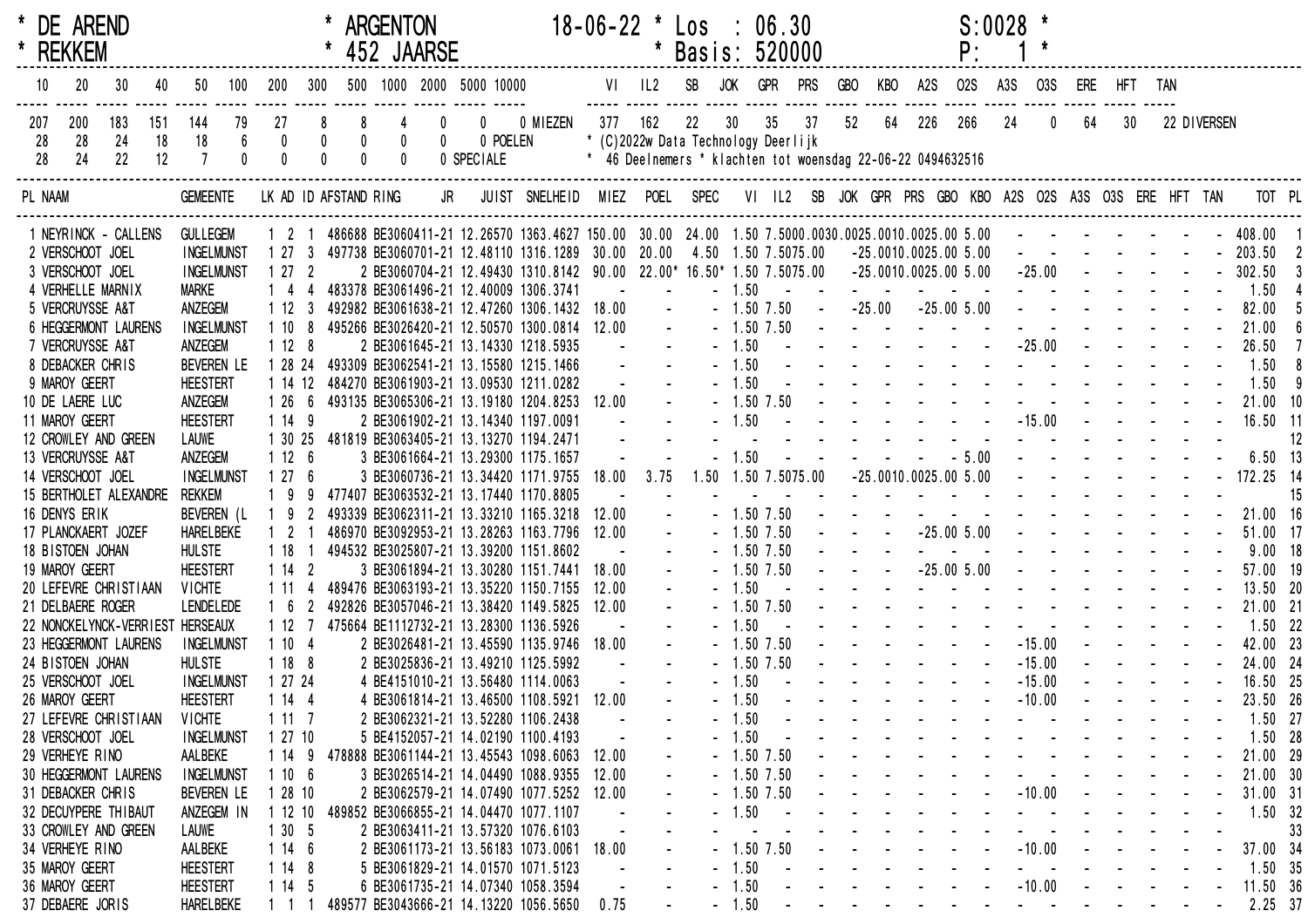| * DE AREND<br>* REKKEM                      |                                |                  |                          | * ARGENTON<br>* 452 JAARSE                                                 |    |                                                                                                | $18-06-22$ * Los : 06.30 | * Basis: 520000                                                                                                 |         |                |  |  | P: | $S:0028$ *                                                                                                                                                                                                                     |  |          |  |                                                                 |    |
|---------------------------------------------|--------------------------------|------------------|--------------------------|----------------------------------------------------------------------------|----|------------------------------------------------------------------------------------------------|--------------------------|-----------------------------------------------------------------------------------------------------------------|---------|----------------|--|--|----|--------------------------------------------------------------------------------------------------------------------------------------------------------------------------------------------------------------------------------|--|----------|--|-----------------------------------------------------------------|----|
| PL NAAM                                     | GEMEENTE LK AD ID AFSTAND RING |                  |                          |                                                                            | JR | JUIST SNELHEID MIEZ POEL SPEC VI IL2 SB JOK GPR PRS GBO KBO A2S O2S A3S O3S ERE HFT TAN TOT PL |                          |                                                                                                                 |         |                |  |  |    |                                                                                                                                                                                                                                |  |          |  |                                                                 |    |
| 38 DENYS ERIK                               |                                | BEVEREN (L 1 9 3 |                          |                                                                            |    |                                                                                                |                          |                                                                                                                 |         |                |  |  |    |                                                                                                                                                                                                                                |  |          |  |                                                                 |    |
| 39 WYBO MARC<br>40 CROWLEY AND GREEN        | HARELBEKE<br>LAUWE             |                  |                          |                                                                            |    |                                                                                                |                          |                                                                                                                 |         |                |  |  |    |                                                                                                                                                                                                                                |  |          |  |                                                                 |    |
| 41 CROWLEY AND GREEN                        | LAUWE                          |                  |                          |                                                                            |    |                                                                                                |                          |                                                                                                                 |         |                |  |  |    |                                                                                                                                                                                                                                |  |          |  |                                                                 |    |
| 42 VANDEMAELE WILFRIED                      | <b>HEULE</b>                   |                  |                          | 1 35 33 488185 BE3063016-21 14.20290 1037.6244                             |    |                                                                                                |                          | the contract of the contract of the contract of the contract of the contract of the contract of the contract of |         |                |  |  |    |                                                                                                                                                                                                                                |  |          |  |                                                                 | 42 |
| 43 HEGGERMONT LAURENS                       | <b>INGELMUNST</b>              | 1102             |                          | 4 BE3026446-21 14.27470 1036.5912 18.00                                    |    |                                                                                                |                          |                                                                                                                 |         |                |  |  |    |                                                                                                                                                                                                                                |  |          |  | $-1.50$ 7.50 $-25.0010.0025.00$ 5.00 $-10.00$ $    -$ 102.00 43 |    |
| 44 CLICQUE GINO                             | <b>WEVELGEM</b>                |                  |                          | 1 12 9 483211 BE3024118-21 14.16400 1035.4521 12.00                        |    |                                                                                                |                          |                                                                                                                 |         |                |  |  |    |                                                                                                                                                                                                                                |  |          |  | $-1.50$ 7.50 $  -25.00$ 5.00 $       -$ 51.00 44                |    |
| 45 TEAM DEBO                                | <b>VICHTE</b>                  |                  |                          | 1 17 12 490264 BE3010427-21 14.27270 1026.8384                             |    |                                                                                                |                          |                                                                                                                 |         |                |  |  |    |                                                                                                                                                                                                                                |  |          |  |                                                                 |    |
| 46 VERSCHOOT JOEL                           | <b>INGELMUNST</b>              | 1 27 17          |                          | 6 BE4151022-21 14.36420 1022.6793                                          |    |                                                                                                |                          |                                                                                                                 |         |                |  |  |    |                                                                                                                                                                                                                                |  |          |  | $-1.50$ $       -10.00$ $     -$ 11.50 46                       |    |
| 47 WYBO MARC                                | <b>HARELBEKE</b>               | $183$            |                          | 2 BE3092950-21 14.31253 1016.6348                                          |    |                                                                                                | 2.25                     |                                                                                                                 | $-1.50$ |                |  |  |    |                                                                                                                                                                                                                                |  |          |  | <u>.</u> 3.75 47                                                |    |
| 48 CRUL JOY                                 | <b>OOSTROZEBE</b>              | $144$            |                          | 497955 BE3048355-21 14.41030 1014.0617                                     |    |                                                                                                | 2.25                     |                                                                                                                 |         |                |  |  |    |                                                                                                                                                                                                                                |  |          |  | $-1.50$ 7.50 $ -10.00$ $-5.00$ $      -$ 26.25 48               |    |
| 49 DE LAERE LUC                             | ANZEGEM                        | 1 26 21          |                          | 2 BE3065382-21 14.36570 1012.7015                                          |    |                                                                                                |                          |                                                                                                                 | $-1.50$ |                |  |  |    |                                                                                                                                                                                                                                |  |          |  | . - 10.00 - - - - - 11.50 49                                    |    |
| 50 VANDEMAELE WILFRIED                      | <b>HEULE</b>                   | 1357             |                          | 2 BE3064021-21 14.32350 1011.6077 12.00                                    |    |                                                                                                |                          |                                                                                                                 |         |                |  |  |    |                                                                                                                                                                                                                                |  |          |  |                                                                 |    |
| 51 VERSCHOOT JOEL                           | <b>INGELMUNST</b>              | 1279             |                          | 7 BE3060751-21 14.44390 1006.2428                                          |    |                                                                                                |                          |                                                                                                                 | $-1.50$ |                |  |  |    |                                                                                                                                                                                                                                |  |          |  | - - - - - - - -25.00 - - - - - - - 26.50 51                     |    |
| 52 VERSCHOOT JOEL                           | <b>INGELMUNST</b>              | 1 27 21          |                          | 8 BE4151012-21 14.45140 1005.0575                                          |    |                                                                                                |                          |                                                                                                                 |         |                |  |  |    |                                                                                                                                                                                                                                |  |          |  | $-1.50$ $        -10.00$ $      -$ 11.50 52                     |    |
| 53 WYBO MARC                                | <b>HARELBEKE</b>               | $188$            |                          | 3 BE3092930-21 14.39163 1000.3236                                          |    |                                                                                                |                          |                                                                                                                 |         |                |  |  |    |                                                                                                                                                                                                                                |  |          |  |                                                                 |    |
| 54 VERSCHOOT JOEL                           | <b>INGELMUNST</b>              | 1277             |                          | 9 BE2125315-21 14.48010 999.4404                                           |    |                                                                                                |                          |                                                                                                                 |         |                |  |  |    | $-1.50$                                                                                                                                                                                                                        |  |          |  | 1.50 54                                                         |    |
| 55 WYBO MARC                                | <b>HARELBEKE</b>               | 186              |                          | 4 BE3092938-21 14.42483 993.1514                                           |    |                                                                                                |                          |                                                                                                                 |         |                |  |  |    | $-1.50$                                                                                                                                                                                                                        |  |          |  | 1.50 55                                                         |    |
| 56 VANRIJCKEGHEM-MESTDA HARELBEKE           |                                | 1 7 4            |                          | 490584 BE3042329-21 14.45267 990.1886                                      |    |                                                                                                | 4.50                     |                                                                                                                 |         |                |  |  |    | <u>. 1.50</u>                                                                                                                                                                                                                  |  |          |  | 6.00 56                                                         |    |
| 57 VANHAUWAERT STEPHAN HEULE                |                                | 1104             |                          | 486780 BE3084480-21 14.42039 989.2595                                      |    |                                                                                                | 7.50                     |                                                                                                                 |         |                |  |  |    | $-1.50$ . The set of the set of the set of the set of the set of the set of the set of the set of the set of the set of the set of the set of the set of the set of the set of the set of the set of the set of the set of th  |  |          |  | 9.0057                                                          |    |
| 58 VERSCHOOT JOEL                           | <b>INGELMUNST</b>              | 1 27 19          |                          | 10 BE4151039-21 14.53110 989.1782                                          |    |                                                                                                |                          |                                                                                                                 |         |                |  |  |    |                                                                                                                                                                                                                                |  |          |  | $-1.50$ $       -10.00$ $     -$ 11.50 58<br><u>.</u> 1.50 59   |    |
| 59 VAERNEWYCK ANDRE                         | <b>WAREGEM</b>                 | 1186             |                          | 496612 BE3100072-21 14.53330 986.2218                                      |    |                                                                                                |                          |                                                                                                                 | $-1.50$ |                |  |  |    |                                                                                                                                                                                                                                |  |          |  |                                                                 |    |
| 60 DEBACKER CHRIS                           | <b>BEVEREN LE</b>              | $128$            | - 9                      | 3 BE3062716-21 14.50170 986.0592 12.00                                     |    |                                                                                                |                          |                                                                                                                 |         |                |  |  |    |                                                                                                                                                                                                                                |  |          |  | $-1.50$ 7.50 $     -25.00$ $      -$ 46.00 60                   |    |
| 61 DE CALUWE SAMMY                          | <b>KUURNE</b>                  | $1\quad5$        | $\overline{4}$           | 488810 003063849-21 14.45590 985.5371                                      |    |                                                                                                |                          |                                                                                                                 |         |                |  |  |    |                                                                                                                                                                                                                                |  |          |  |                                                                 |    |
| 62 BERTHOLET ALEXANDRE                      | rekkem                         | 19               | $6\overline{6}$          | 2 BE3063607-21 14.35390 983.0269                                           |    |                                                                                                |                          |                                                                                                                 |         |                |  |  |    |                                                                                                                                                                                                                                |  |          |  | $-1.50$ 7.50 $  -25.00$ 5.0025.00 $ -25.0050.00$ $-$ 257.00 63  | 62 |
| 63 VERHEYE RINO                             | AALBEKE                        | 1145             |                          | 3 BE3061123-21 14.39503 977.6450 18.00<br>3 BE3064124-21 14.49250 977.5104 |    |                                                                                                |                          |                                                                                                                 |         |                |  |  |    | and the contract of the contract of the contract of the contract of the contract of the contract of the contract of the contract of the contract of the contract of the contract of the contract of the contract of the contra |  |          |  |                                                                 | 64 |
| 64 VANDEMAELE WILFRIED<br>65 VERCRUYSSE A&T | <b>HEULE</b><br>ANZEGEM        | 1 35 17<br>11210 |                          | 4 BE3061692-21 14.56050 974.1123                                           |    |                                                                                                |                          |                                                                                                                 |         |                |  |  |    |                                                                                                                                                                                                                                |  |          |  | $-1.50$ $        -10.00$ $      -$ 11.50 65                     |    |
| 66 VERSCHOOT JOEL                           | <b>INGELMUNST</b>              | 1 27 26          |                          | 11 BE3060725-21 15.03300 969.3048                                          |    |                                                                                                |                          |                                                                                                                 | $-1.50$ |                |  |  |    |                                                                                                                                                                                                                                |  |          |  | <u>. 1.50 66</u>                                                |    |
| 67 MAROY GEERT                              | <b>HEESTERT</b>                | 1 14 10          |                          | 7 BE3061712-21 14.51540 964.8735                                           |    |                                                                                                |                          |                                                                                                                 | $-1.50$ |                |  |  |    |                                                                                                                                                                                                                                |  |          |  | <u>. 1.50 67</u>                                                |    |
| 68 VERSCHOOT JOEL                           | <b>INGELMUNST</b>              | 1274             |                          | 12 BE3060703-21 15.09260 958.2327 30.00 15.00* 4.00* 1.50 7.5075.00        |    |                                                                                                |                          |                                                                                                                 |         |                |  |  |    | $-25.0010.0010.00$ 4.0015.0010.00 $ -25.0000.00$                                                                                                                                                                               |  |          |  | $-332.0068$                                                     |    |
| 69 DERYCKE-LODISO                           | AALBEKE                        |                  |                          | 1 7 3 478621 BE3014828-21 14.52220 952.7324                                |    |                                                                                                |                          |                                                                                                                 | $-1.50$ |                |  |  |    |                                                                                                                                                                                                                                |  |          |  | $- 1.50 69$                                                     |    |
| 70 DE LAERE LUC                             | ANZEGEM                        | 126              | - 3                      | 3 BE3065411-21 15.14220 940.4393 12.00                                     |    |                                                                                                |                          |                                                                                                                 |         | $-1.50$ 7.50   |  |  |    |                                                                                                                                                                                                                                |  |          |  | 21.00 70                                                        |    |
| 71 VERCRUYSSE A&T                           | ANZEGEM                        | 1 12 12          |                          | 5 BE3061629-21 15.14470 939.4010                                           |    |                                                                                                |                          |                                                                                                                 | $-1.50$ |                |  |  |    |                                                                                                                                                                                                                                |  |          |  | 1.50 71                                                         |    |
| 72 VERSCHOOT JOEL                           | <b>INGELMUNST</b>              | 1 27 14          |                          | 13 BE3060741-21 15.26330 927.6638                                          |    |                                                                                                |                          |                                                                                                                 | - 1.50  |                |  |  |    |                                                                                                                                                                                                                                |  |          |  | 1.50 72                                                         |    |
| 73 PLANCKAERT JOZEF                         | <b>HARELBEKE</b>               |                  | $1 \quad 2 \quad 2$      | 2 BE3092975-21 15.15003 927.5531 12.00                                     |    |                                                                                                |                          |                                                                                                                 |         | $-1.50$ 7.50   |  |  |    | $-25.00$                                                                                                                                                                                                                       |  | $-25.00$ |  | 71.00 73                                                        |    |
| 74 MAROY GEERT                              | <b>HEESTERT</b>                | 114              | - 6                      | 8 BE3061763-21 15.16070 920.4612                                           |    |                                                                                                |                          |                                                                                                                 | - 1.50  |                |  |  |    | $-10.00$                                                                                                                                                                                                                       |  |          |  | 11.50 74                                                        |    |
| 75 MESSIAEN-VANHAUWAERT AVELGEM             |                                | $1\quad 6$       | -3                       | 484898 BE3062805-21 15.18137 917.9704                                      |    |                                                                                                | 12.00                    |                                                                                                                 |         | $-1.50$ 7.50   |  |  |    |                                                                                                                                                                                                                                |  |          |  | 21.00 75                                                        |    |
| 76 VAERNEWYCK ANDRE                         | WAREGEM                        | 118              | $\overline{\phantom{1}}$ | 2 BE3100007-21 15.33290 913.7576                                           |    |                                                                                                | 18.00                    |                                                                                                                 |         | $-1.50$ 7.50   |  |  |    |                                                                                                                                                                                                                                |  |          |  | 27.00 76                                                        |    |
| 77 MAROY GEERT                              | <b>HEESTERT</b>                | 1 14 11          |                          | 9 BE3061849-21 15.21250 911.2812                                           |    |                                                                                                |                          |                                                                                                                 | $-1.50$ |                |  |  |    |                                                                                                                                                                                                                                |  |          |  | 1.50 77                                                         |    |
| 78 DUBRUL DOMINIQUE                         | <b>HULSTE</b>                  | 1 10 10          |                          | 493926 BE3025175-21 15.35327                                               |    | 905.3809                                                                                       | 4.50                     |                                                                                                                 |         | $-1.50$ $7.50$ |  |  |    |                                                                                                                                                                                                                                |  |          |  | 13.50 78                                                        |    |
| 79 HEGGERMONT LAURENS                       | <b>INGELMUNST</b>              | 1107             |                          | 5 BE3026421-21 15.38150 903.3580 12.00                                     |    |                                                                                                |                          |                                                                                                                 |         | $-1.50$ 7.50   |  |  |    | $-15.00$                                                                                                                                                                                                                       |  |          |  | 36.00 79                                                        |    |
| 80 VAERNEWYCK ANDRE                         | WAREGEM                        | 1 18 14          |                          | 3 BE3100050-21 15.44290 895.6302                                           |    |                                                                                                |                          |                                                                                                                 | $-1.50$ | $\sim 100$     |  |  |    | and the second contract of the second contract of the second contract of the second contract of the second contract of the second contract of the second contract of the second contract of the second contract of the second  |  |          |  | 1.50 80                                                         |    |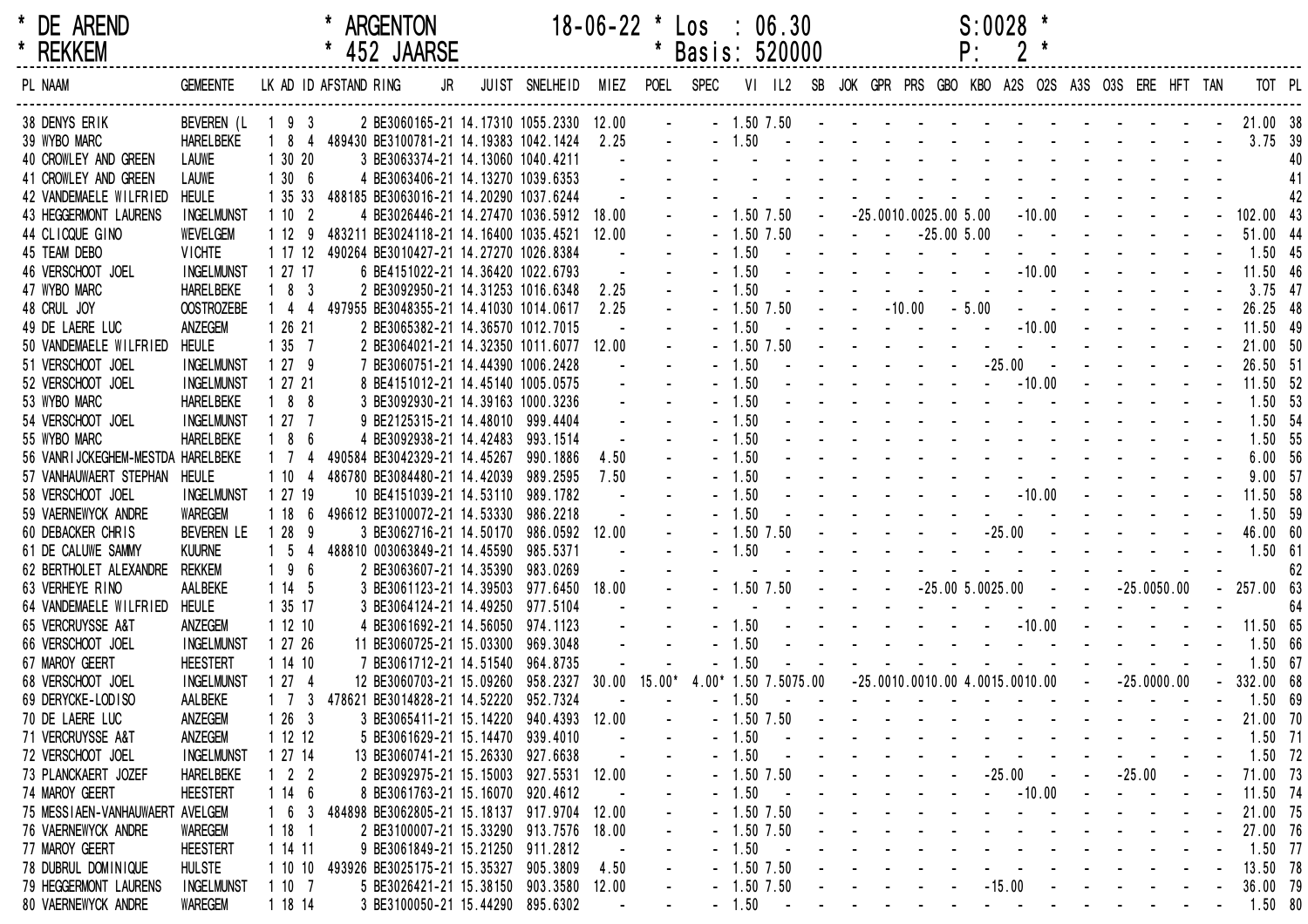| * DE AREND<br>* REKKEM           |                    |                     |    |                       | <b>ARGENTON</b><br>452 JAARSE          |    |                                              | $18 - 06 - 22$ |          | Los : 06.30<br>Basis: 520000 |         |                                                           |  |                                                                                       | P:                                                                                                                                                                                                                             | $S:0028$ *    |                         |                      |                                                                   |  |                                                                                                                                                                                                                                                                                |     |
|----------------------------------|--------------------|---------------------|----|-----------------------|----------------------------------------|----|----------------------------------------------|----------------|----------|------------------------------|---------|-----------------------------------------------------------|--|---------------------------------------------------------------------------------------|--------------------------------------------------------------------------------------------------------------------------------------------------------------------------------------------------------------------------------|---------------|-------------------------|----------------------|-------------------------------------------------------------------|--|--------------------------------------------------------------------------------------------------------------------------------------------------------------------------------------------------------------------------------------------------------------------------------|-----|
| PL NAAM                          | <b>GEMEENTE</b>    |                     |    | LK AD ID AFSTAND RING |                                        | JR | JUIST SNELHEID                               |                |          | MIEZ POEL SPEC               |         | VI IL2 SB JOK GPR PRS GBO KBO A2S O2S A3S O3S ERE HFT TAN |  |                                                                                       |                                                                                                                                                                                                                                |               |                         |                      |                                                                   |  | TOT PL                                                                                                                                                                                                                                                                         |     |
| 81 DERYCKE-LODISO                | AALBEKE            | $1 \quad 7 \quad 5$ |    |                       | 2 BE3014837-21 15.29230 887.3485       |    |                                              |                |          |                              |         | $-1.50$ $    -$                                           |  |                                                                                       |                                                                                                                                                                                                                                |               | $-10.00$                |                      |                                                                   |  | 11.50 81                                                                                                                                                                                                                                                                       |     |
| 82 DEBACKER CHRIS                | BEVEREN LE         | 1 28 12             |    |                       |                                        |    | 4 BE3062510-21 15.47470 884.4097 12.00       |                |          |                              |         | $-1.50$ $7.50$                                            |  | and the company of the second                                                         |                                                                                                                                                                                                                                |               | $-10.00$                |                      |                                                                   |  | 31.00 82                                                                                                                                                                                                                                                                       |     |
| 83 NONCKELYNCK-VERRIEST HERSEAUX |                    | 1125                |    |                       | 2 BE1112725-21 15.28440 882.9303       |    |                                              |                |          |                              | $-1.50$ |                                                           |  |                                                                                       |                                                                                                                                                                                                                                |               | $-10.00$                |                      |                                                                   |  | 11.50 83                                                                                                                                                                                                                                                                       |     |
| 84 MAROY GEERT                   | <b>HEESTERT</b>    | 1 14 14             |    |                       | 10 BE3061835-21 15.39360 881.1317      |    |                                              |                |          |                              | $-1.50$ |                                                           |  |                                                                                       |                                                                                                                                                                                                                                |               | $-10.00$                |                      |                                                                   |  | 11.50 84                                                                                                                                                                                                                                                                       |     |
| 85 BERTHOLET ALEXANDRE REKKEM    |                    | $192$               |    |                       | 3 BE3063545-21 15.39350 868.6708       |    |                                              |                |          |                              |         |                                                           |  |                                                                                       |                                                                                                                                                                                                                                |               |                         |                      |                                                                   |  |                                                                                                                                                                                                                                                                                | 85  |
| 86 VERSCHOOT JOEL                | <b>INGELMUNST</b>  | 1 27 12             |    |                       | 14 BE4152005-21 16.04020 867.0890      |    |                                              |                |          |                              | $-1.50$ |                                                           |  |                                                                                       | and the state of the state of the                                                                                                                                                                                              |               | $-10.00$                |                      |                                                                   |  | 11.50 86                                                                                                                                                                                                                                                                       |     |
| 87 DE CALUWE SAMMY               | <b>KUURNE</b>      | $1\quad5\quad5$     |    |                       | 2 BE3063845-21 15.53500 866.9406       |    |                                              |                |          |                              | $-1.50$ |                                                           |  |                                                                                       |                                                                                                                                                                                                                                |               |                         |                      |                                                                   |  | 1.50 87                                                                                                                                                                                                                                                                        |     |
| 88 TEAM DEBO                     | <b>VICHTE</b>      | 1 17 16             |    |                       | 2 BE3010399-21 16.06350 850.2917       |    |                                              |                |          |                              | $-1.50$ |                                                           |  |                                                                                       |                                                                                                                                                                                                                                |               | $-10.00$                |                      |                                                                   |  | 11.50 88                                                                                                                                                                                                                                                                       |     |
| 89 VAERNEWYCK ANDRE              | <b>WAREGEM</b>     | 1182                |    |                       |                                        |    | 4 BE3100022-21 16.18280 843.9085             | 18.00          |          |                              |         | $-1.50$ 7.50                                              |  |                                                                                       |                                                                                                                                                                                                                                | $-15.0010.00$ |                         |                      |                                                                   |  | 52.00 89                                                                                                                                                                                                                                                                       |     |
| 90 LEFEVRE CHRISTIAAN            | <b>VICHTE</b>      | 1112                |    |                       | 3 BE3062315-21 16.12190 840.5667       |    |                                              | 18.00          | $5.25*$  | 4.50* 1.50 7.50              |         |                                                           |  |                                                                                       |                                                                                                                                                                                                                                |               | $\Delta \phi = 0.000$   |                      |                                                                   |  | 36.75 90                                                                                                                                                                                                                                                                       |     |
| 91 CRUL JOY                      | <b>OOSTROZEBE</b>  | $142$               |    |                       |                                        |    | 2 BE3048357-21 16.22550 839.8398             | 18.00          |          |                              |         | $-1.50$ 7.50                                              |  | $-4.00$                                                                               | $\sim$                                                                                                                                                                                                                         |               | $-10.00$                |                      |                                                                   |  | 41.00 91                                                                                                                                                                                                                                                                       |     |
| 92 DELBAERE ROGER                | LENDELEDE          | 166                 |    |                       | 2 BE3057028-21 16.21490 832.7342       |    |                                              | 2.25           |          |                              |         | $-1.50$ 7.50                                              |  | $\mathcal{L}^{\mathcal{L}}(\mathbf{z})$ . The $\mathcal{L}^{\mathcal{L}}(\mathbf{z})$ |                                                                                                                                                                                                                                |               | $-10.00$                |                      |                                                                   |  | 21.25 92                                                                                                                                                                                                                                                                       |     |
| 93 DEBACKER CHRIS                | <b>BEVEREN LE</b>  | 1 28 26             |    |                       | 5 BE3062517-21 16.36070 813.8846       |    |                                              |                |          |                              | $-1.50$ |                                                           |  |                                                                                       |                                                                                                                                                                                                                                |               |                         |                      |                                                                   |  | 1.50 93                                                                                                                                                                                                                                                                        |     |
| 94 POUBLON JULIEN                | WEVELGEM           | 121                 |    |                       | 482389 BE3028974-21 16.23589 812.1278  |    |                                              | 2.25           |          |                              | $-1.50$ |                                                           |  |                                                                                       | the second contract of the second contract of the second contract of the second contract of the second contract of the second contract of the second contract of the second contract of the second contract of the second cont |               |                         |                      |                                                                   |  | 3.75 94                                                                                                                                                                                                                                                                        |     |
| 95 NONCKELYNCK-VERRIEST HERSEAUX |                    | 1124                |    |                       | 3 BE1112748-21 16.19140 807.2592       |    |                                              |                |          |                              | $-1.50$ |                                                           |  |                                                                                       |                                                                                                                                                                                                                                |               |                         |                      |                                                                   |  | 1.50 95                                                                                                                                                                                                                                                                        |     |
| 96 BISTOEN JOHAN                 | <b>HULSTE</b>      | 1 18 13             |    |                       | 3 BE3029981-21 16.42480 807.0039       |    |                                              |                |          |                              | $-1.50$ |                                                           |  |                                                                                       |                                                                                                                                                                                                                                |               |                         |                      |                                                                   |  | 1.50 96                                                                                                                                                                                                                                                                        |     |
| 97 CROWLEY AND GREEN             | LAUWE              | 1 30 29             |    |                       | 5 BE3063375-21 16.28330 804.9770       |    |                                              |                |          |                              |         |                                                           |  |                                                                                       |                                                                                                                                                                                                                                |               |                         |                      |                                                                   |  |                                                                                                                                                                                                                                                                                | 97  |
| 98 VERCRUYSSE A&T                | ANZEGEM            | 1121                |    |                       |                                        |    | 6 BE3061661-21 16.43370 803.4039             | 30.00          |          |                              |         | $-1.50$ 7.50                                              |  |                                                                                       |                                                                                                                                                                                                                                |               | $-10.00$                |                      |                                                                   |  | 49.00 98                                                                                                                                                                                                                                                                       |     |
| 99 MAROY GEERT                   | <b>HEESTERT</b>    | 1147                |    |                       | 11 BE3064357-21 16.32560 803.1900      |    |                                              |                |          |                              | $-1.50$ |                                                           |  |                                                                                       | the contract of the contract of the contract of                                                                                                                                                                                |               |                         |                      |                                                                   |  | 1.50 99                                                                                                                                                                                                                                                                        |     |
| 100 GRYMONPREZ PHILIP            | <b>KUURNE</b>      | 118                 |    |                       | 489588 BE3026209-21 16.41241 800.7633  |    |                                              |                |          |                              | $-1.50$ |                                                           |  |                                                                                       | the contract of the contract of the contract of the contract of the contract of the contract of the contract of                                                                                                                |               |                         |                      |                                                                   |  | 1.50 100                                                                                                                                                                                                                                                                       |     |
| 101 VERSCHOOT DIETER             | <b>INGELMUNST</b>  | 1 <sub>3</sub>      | -2 |                       | 497738 BE3041136-21 17.08130 17.3602,6 |    |                                              |                |          |                              | $-1.50$ |                                                           |  |                                                                                       | the contract of the contract of the contract of                                                                                                                                                                                |               |                         |                      |                                                                   |  | 1.50 101                                                                                                                                                                                                                                                                       |     |
| 102 DECABOOTER LUC               | <b>HARELBEKE</b>   | $1 \quad 3 \quad 1$ |    |                       | 487979 BE3060937-21 16.59540 17.3955,6 |    |                                              |                |          |                              |         |                                                           |  |                                                                                       | design and a state of the state of the                                                                                                                                                                                         |               |                         |                      |                                                                   |  |                                                                                                                                                                                                                                                                                | 102 |
| 103 VAERNEWYCK ANDRE             | WAREGEM            | 1188                |    |                       | 5 BE3100058-21 17.11080 17.4022,1      |    |                                              |                |          |                              | $-1.50$ |                                                           |  |                                                                                       |                                                                                                                                                                                                                                |               |                         |                      |                                                                   |  | 1.50 103                                                                                                                                                                                                                                                                       |     |
| 104 DEBACKER CHRIS               | BEVEREN LE         | 1 28 19             |    |                       | 6 BE3062711-21 17.08290 17.4150,8      |    |                                              |                |          |                              | $-1.50$ |                                                           |  |                                                                                       |                                                                                                                                                                                                                                |               | $-10.00 -$              |                      |                                                                   |  | 11.50 104                                                                                                                                                                                                                                                                      |     |
| 105 TEAM DEBO                    | <b>VICHTE</b>      | 1 17 13             |    |                       | 3 BE3010424-21 17.12050 17.4915,2      |    |                                              |                |          |                              | $-1.50$ |                                                           |  |                                                                                       |                                                                                                                                                                                                                                |               |                         |                      |                                                                   |  | 1.50 105                                                                                                                                                                                                                                                                       |     |
| 106 BERTHOLET ALEXANDRE          | <b>REKKEM</b>      | $193$               |    |                       | 4 BE3063596-21 16.57570 17.5111,5      |    |                                              |                |          |                              |         |                                                           |  |                                                                                       |                                                                                                                                                                                                                                |               |                         |                      |                                                                   |  |                                                                                                                                                                                                                                                                                | 106 |
| 107 HEGGERMONT LAURENS           | <b>INGELMUNST</b>  | 1101                |    |                       |                                        |    | 6 BE3026437-21 17.20240 17.5119,0            | 18.00          | $\omega$ |                              |         | $-1.50$ 7.50                                              |  | <b>Carl Carl Carl</b>                                                                 |                                                                                                                                                                                                                                | $-15.0010.00$ |                         | $\sim 100$           |                                                                   |  | $-25.0000.0000.00$ 277.00 107                                                                                                                                                                                                                                                  |     |
| 108 MYLLE JACQUES                | ZONNEBEKE          | $1 \quad 8$         | 5  |                       | 485025 BE3063648-21 17.10290 17.5412,1 |    |                                              | 0.75           |          |                              | $-1.50$ |                                                           |  |                                                                                       |                                                                                                                                                                                                                                |               | $\omega_{\rm{eff}}=2.0$ |                      |                                                                   |  | 2.25 108                                                                                                                                                                                                                                                                       |     |
| 109 VANDEMAELE WILFRIED          | HEULE              | 1354                |    |                       |                                        |    | 4 BE3064035-21 17.17580 17.5744,1            | 18.00          |          |                              |         | $-1.50$ 7.50                                              |  |                                                                                       |                                                                                                                                                                                                                                |               | $-10.00$                |                      |                                                                   |  | 37.00 109                                                                                                                                                                                                                                                                      |     |
| 110 BISTOEN JOHAN                | <b>HULSTE</b>      | 1187                |    |                       | 4 BE3025867-21 17.25590 17.5749,1      |    |                                              |                |          |                              |         | $-1.50$ 7.50                                              |  |                                                                                       |                                                                                                                                                                                                                                | $-10.0010.00$ |                         |                      | $\mathcal{L}(\mathcal{L})$ , and $\mathcal{L}(\mathcal{L})$ , and |  | 29.00 110                                                                                                                                                                                                                                                                      |     |
| 111 MYLLE JACQUES                | ZONNEBEKE          | $187$               |    |                       | 2 BE3063633-21 17.14150 17.5758,1      |    |                                              | 0.75           |          |                              | $-1.50$ |                                                           |  |                                                                                       |                                                                                                                                                                                                                                |               |                         |                      |                                                                   |  | 2.25 111                                                                                                                                                                                                                                                                       |     |
| 112 VANHAUWAERT STEPHAN          | <b>HEULE</b>       | 1102                |    |                       | 2 BE3026127-21 17.19419 18.0113,4      |    |                                              | 7.50           |          |                              | $-1.50$ |                                                           |  |                                                                                       |                                                                                                                                                                                                                                |               |                         |                      |                                                                   |  | 9.00 112                                                                                                                                                                                                                                                                       |     |
| 113 VERSCHOOT JOEL               | <b>INGELMUNST</b>  | 1 27 5              |    |                       |                                        |    | 15 BE3060706-21 17.42330 18.1022,6 18.00     |                |          |                              |         | $-1.50$ $7.5075.00$ $    -10.00$                          |  |                                                                                       |                                                                                                                                                                                                                                |               |                         | $-25.00 -25.0000.00$ |                                                                   |  | $-262.00$ 113                                                                                                                                                                                                                                                                  |     |
| 114 VERSCHOOT JOEL               | <b>INGELMUNST</b>  | 1 27 25             |    |                       | 16 BE3060623-21 17.47030 18.1452,6     |    |                                              | $\sim$ $-$     |          |                              |         | $-1.50$ $        -10.00$ $   -$                           |  |                                                                                       |                                                                                                                                                                                                                                |               |                         |                      |                                                                   |  | $-11.50$ 114                                                                                                                                                                                                                                                                   |     |
| 115 CROWLEY AND GREEN            | LAUWE              | 1307                |    |                       |                                        |    | 6 BE3063370-21 17.28550 18.1638,6            |                |          |                              |         |                                                           |  |                                                                                       |                                                                                                                                                                                                                                |               |                         |                      |                                                                   |  | $-1.50$<br>$-1.50$<br>$-1.50$<br>$-1.50$<br>$-1.50$<br>$-1.50$<br>$-1.50$<br>$-1.50$<br>$-1.50$<br>$-1.50$<br>$-1.50$<br>$-1.50$<br>$-1.50$<br>$-1.50$<br>$-1.50$<br>$-1.50$<br>$-1.50$<br>$-1.50$<br>$-1.50$<br>$-1.50$<br>$-1.50$<br>$-1.50$<br>$-1.50$<br>$-1.50$<br>$-1.5$ |     |
| 116 VANDEMAELE WILFRIED          | HEULE              | 1 35 27             |    |                       |                                        |    | 5 BE3064163-21 17.40520 18.2038,1            |                |          |                              |         |                                                           |  |                                                                                       |                                                                                                                                                                                                                                |               |                         |                      |                                                                   |  |                                                                                                                                                                                                                                                                                |     |
| 117 DEBACKER CHRIS               | BEVEREN LE 1 28 25 |                     |    |                       |                                        |    | 7 BE3062798-21 17.48210 18.2142,8            |                |          |                              |         |                                                           |  |                                                                                       |                                                                                                                                                                                                                                |               |                         |                      |                                                                   |  |                                                                                                                                                                                                                                                                                |     |
| 118 HEGGERMONT LAURENS           | <b>INGELMUNST</b>  | 1 10 5              |    |                       |                                        |    | 7 BE3026512-21 17.52270 18.2322,0 18.00      |                |          |                              |         | $-1.50$ 7.50 $     -10.00$ $-25.00$ $   -$                |  |                                                                                       |                                                                                                                                                                                                                                |               |                         |                      |                                                                   |  | 62.00 118                                                                                                                                                                                                                                                                      |     |
| 119 MALFAIT IVAN                 | BEVEREN LE         |                     |    |                       |                                        |    | 1 5 5 491442 BE3101923-21 17.48060 18.2347,8 | 2.25           |          |                              |         |                                                           |  |                                                                                       |                                                                                                                                                                                                                                |               |                         |                      |                                                                   |  | 3.75 119                                                                                                                                                                                                                                                                       |     |
| 120 VERSCHOOT JOEL               | <b>INGELMUNST</b>  | 1 27 13             |    |                       |                                        |    | 17 BE2125309-21 18.02560 18.3045,6           |                |          |                              |         |                                                           |  |                                                                                       |                                                                                                                                                                                                                                |               |                         |                      |                                                                   |  | 1.50 120                                                                                                                                                                                                                                                                       |     |
| 121 DECUYPERE THIBAUT            | ANZEGEM IN 112 4   |                     |    |                       |                                        |    | 2 BE3066857-21 17.58470 18.3628,1            |                |          |                              |         |                                                           |  |                                                                                       |                                                                                                                                                                                                                                |               |                         |                      |                                                                   |  | 1.50 121                                                                                                                                                                                                                                                                       |     |
| 122 HEGGERMONT LAURENS           | <b>INGELMUNST</b>  | 1109                |    |                       |                                        |    | 8 BE3026504-21 18.07190 18.3814,0 12.00      |                | $\sim$   |                              |         | $-1.507.50$ $     -10.0025.00$ $  -$                      |  |                                                                                       |                                                                                                                                                                                                                                |               |                         |                      |                                                                   |  | 56.00 122                                                                                                                                                                                                                                                                      |     |
| 123 DUBRUL DOMINIQUE             | <b>HULSTE</b>      | 1 10 7              |    |                       |                                        |    | 2 BE3025101-21 18.06337 18.3909,2 4.50 -     |                |          |                              |         |                                                           |  |                                                                                       |                                                                                                                                                                                                                                |               |                         |                      |                                                                   |  | - 1.50 7.50 - - - - - - - - 9.00 - - - - - - 22.50 123                                                                                                                                                                                                                         |     |